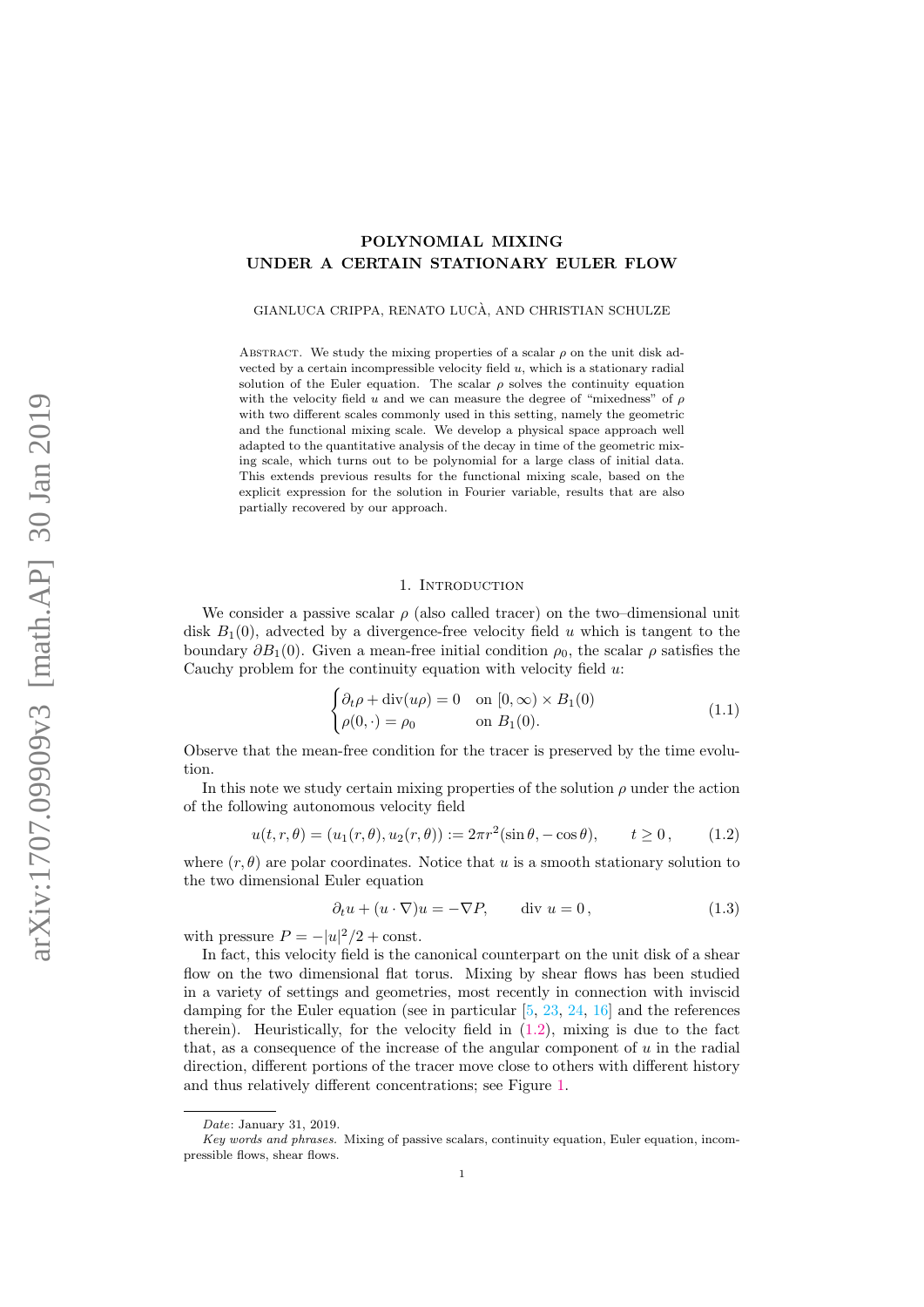

<span id="page-1-0"></span>FIGURE 1. An example of evolution under the action of the veloc-ity field [\(1.2\)](#page-0-0). We have  $\rho = 1$  in the black region and  $\rho = -1$  in the white region.

In this note we measure the degree of "mixedness" of the tracer  $\rho$  with two different mixing scales which are commonly used in this setting. The first one is the *geometric* mixing scale  $\mathcal{G}(\cdot)$  introduced in [\[6\]](#page-22-1):

<span id="page-1-1"></span>**Definition 1.1** (Geometric Mixing Scale). Given an accuracy parameter  $0 < \kappa < 1$ , the geometric mixing scale of  $\rho(t, \cdot)$  is the infimum  $\varepsilon(t)$  of all  $\varepsilon > 0$  such that for every  $x \in \mathbb{R}^2$  there holds

$$
\left| \int_{B_{\varepsilon}(x)} \rho(t, y) \, dy \right| \leq \kappa \| \rho(t, \cdot) \|_{L^{\infty}(B_1(0))} . \tag{1.4}
$$

We denote

$$
\mathcal{G}(\rho(t,\cdot)):=\varepsilon(t).
$$

We systematically use the notation  $B_r(x) \subset \mathbb{R}^2$  for the two–dimensional open disk centered at x with radius r and we abbreviate  $B_r(0)$  to  $B_r$ . The parameter  $\kappa$ , which measures the accuracy of the mixing, can be exploited in order to avoid pathological examples like the one discussed in Remark [1.10.](#page-4-0)

The second mixing scale we use is the *functional* one, which has been introduced in [\[18\]](#page-23-3) and subsequently widely employed in the applied fluid dynamics literature (see for instance the survey  $[21]$ ):

<span id="page-1-2"></span>**Definition 1.2** (Functional Mixing Scale). The functional mixing scale of  $\rho(t, \cdot)$ is  $\|\rho(t, \cdot)\|_{\dot{H}^{-1}(B_1)}$ .

In the above definition,  $\|\cdot\|_{\dot{H}^{-1}(B_1)}$  denotes the semi-norm in the negative homogeneous Sobolev space, defined in  $(2.13)$ . Since we will always restrict to zero-mean functions, this actually turns to be a norm for our purposes.

We observe that, although intuitively related, the two mixing scales in Definitions [1.1](#page-1-1) and [1.2](#page-1-2) are not equivalent; see the examples and remarks in [\[17\]](#page-23-5). The link between these two notions has been extensively analyzed in [\[25\]](#page-23-6).

We are interested in quantifying the weak convergence to zero (i.e., the average of the initial datum) of the solution of  $(1.1)$  with the velocity field u in  $(1.2)$ , that is, in quantifying the decay to zero (as a function of time) of the two mixing scales in Definitions [1.1](#page-1-1) and [1.2](#page-1-2) for the solution.

<span id="page-1-3"></span>Remark 1.3. It can be seen quite easily that the decay of any of the two mixing scales under consideration cannot be faster than polynomial. Indeed, such decay is controlled by the regularity with respect to the space variable of the ODE flow associated to u, and it is immediate to check that the Lipschitz constant of the flow grows linearly in time. Heuristically this "slow mixing" is due to the fact that the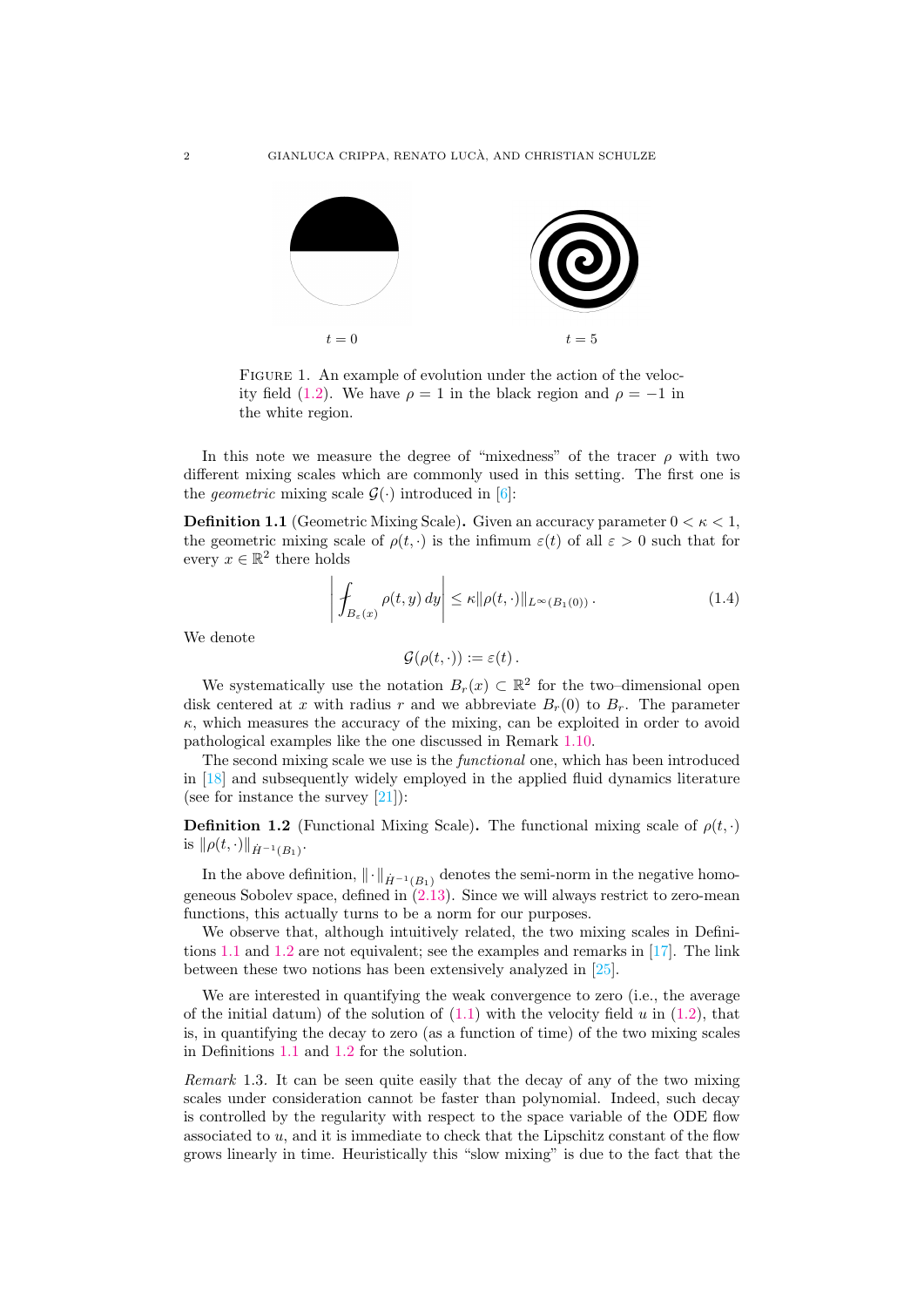velocity field, being time-independent, can stir the solution at each point in one direction only. Due to this structural constraint the decay rate is therefore much slower than the exponential rate typically associated to self-similar (and therefore, heavily time-dependent) evolutions, a brief account of which will be given in Remark [1.12.](#page-4-1)

Let us consider the following assumption on the initial datum  $\rho_0$  in [\(1.1\)](#page-0-1):

<span id="page-2-0"></span>**Assumption 1.4.** We assume that  $\rho_0$  is a bounded function which is zero outside  $\overline{B_1}$  and which satisfies the following condition of zero average on circles:

$$
\int_{\partial B_r} \rho_0 \, dS_r = 0 \tag{1.5}
$$

for almost every  $r > 0$ , where  $dS_r$  is the uniform measure on the circle of radius r.

Under Assumption [1.4,](#page-2-0) the argument in  $[23,$  Theorem 2.1 (see also  $[24]$ ) based on the explicit formula in Fourier variable for the solution  $\rho$  gives that for any initial datum  $\rho_0 \in L^2(B_1)$  the functional mixing scale of the solution converges to zero, i.e.,  $\|\rho(t, \cdot)\|_{\dot{H}^{-1}(B_1)} \to 0$ . Assuming some regularity on the initial datum  $\rho_0$  the same argument gives a rate of convergence, more specifically

<span id="page-2-1"></span>
$$
\|\rho(t,\cdot)\|_{\dot{H}^{-1}(B_1)} \leq C t^{-\alpha} \qquad \text{for any } \rho_0 \in \dot{H}^{\alpha}(B_1), \tag{1.6}
$$

and

<span id="page-2-3"></span>
$$
\|\rho(t,\cdot)\|_{\dot{H}^{-1}(B_1)} \le Ct^{-\alpha/2} \qquad \text{for any } \rho_0 \in \dot{W}^{\alpha,1}(B_1). \tag{1.7}
$$

Remark 1.5. (i) Without Assumption [1.4](#page-2-0) one can see that the solution converges weakly in  $L^2(B_1)$  to the function taking on each circle the constant value equal to the average of  $\rho_0$  on the circle itself. (ii) Polynomial decay of the functional mixing scale can be proved for more general velocity fields, under suitable nondegeneracy conditions on the profile of the velocity. This is technically more complicated and requires the use of the method of stationary phase for oscillatory integrals; see the Appendix of  $[5]$ . (iii) By means of examples it is proved in  $[25]$  the optimality (up to iterated logarithmic loss) of the rate in [\(1.6\)](#page-2-1).

To the best of our understanding such Fourier variable techniques cannot be applied to analyze the decay of the geometric mixing scale of the solution. Our objective in this note is to develop an approach in physical space well adapted to the study of the geometric mixing scale. It essentially consists of two steps:

- (1) Explicit analysis of the mixing rate for some specific step functions, and
- (2) Approximation of a general function with step functions as in (1).

In this procedure the accuracy  $\kappa$  and the regularity of the data will play an important role. Indeed, they will both influence the scale at which we can perform the approximation procedure with step functions (see Seciton [3\)](#page-13-0) and the analysis of the mixing rate step functions at this given scale (see Proposition [2.1\)](#page-6-0).

Besides allowing the analysis for the specific example considered in the present paper, we believe that our approach could be useful in broader settings, in which the presence of more general geometries and velocity profiles makes the use of Fourier analysis techniques unfeasible.

The first result that we obtain with this approach is that every bounded initial datum satisfying Assumption [1.4](#page-2-0) gets mixed by the velocity field we are considering:

<span id="page-2-2"></span>**Theorem 1.6** (Universality of the mixer). For any initial datum  $\rho_0 \in L^{\infty}$  supported in  $\overline{B_1}$  which satisfies Assumption [1.4](#page-2-0) we have

$$
\mathcal{G}(\rho(t,\cdot)) \to 0 \quad \text{and} \quad \|\rho(t,\cdot)\|_{\dot{H}^{-1}(B_1)} \to 0, \quad \text{as} \quad t \to \infty. \tag{1.8}
$$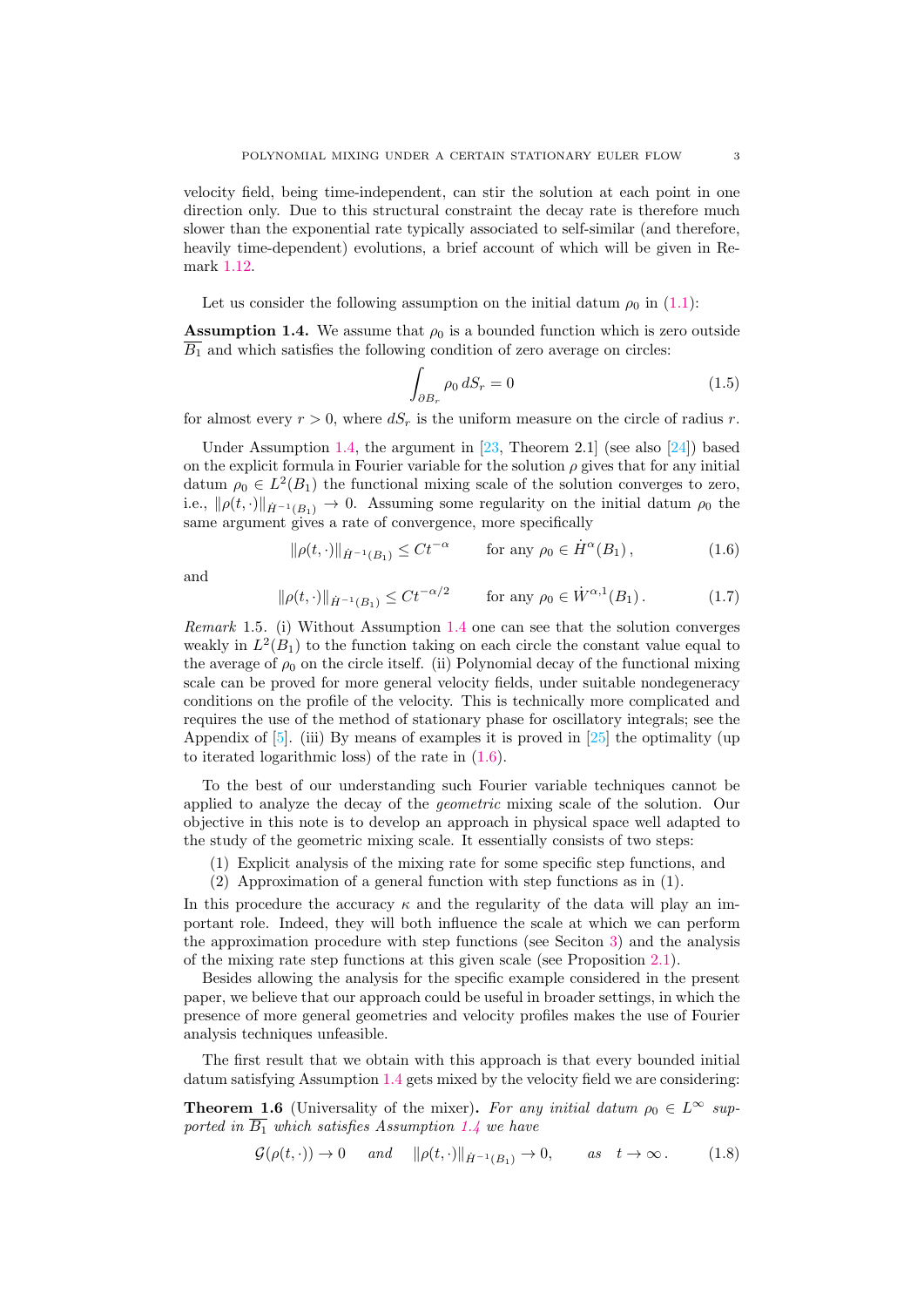We are not able to give a quantitative rate of decay for such a general class of initial data as in Theorem [1.6.](#page-2-2) However, in the case when the initial datum is continuous, or has fractional Sobolev regularity, the approximation step in (2) in our strategy can be made quantitative. This allows us to prove the following result:

<span id="page-3-2"></span>**Theorem 1.7.** Let  $\rho_0$  be as in Theorem [1.6.](#page-2-2)

(i) If  $\rho_0 \in C(\overline{B_1})$  then there exists an absolute constant  $C > 0$  and a constant  $\tilde{C}$  which depends on the datum  $\rho$  and on the accuracy  $\kappa$  such that

<span id="page-3-1"></span>
$$
\mathcal{G}(\rho(t,\cdot)) \le \frac{C}{\kappa^2} t^{-1}, \qquad \text{for all } t \ge \tilde{C} \,. \tag{1.9}
$$

(ii) If  $\rho_0 \in \dot{W}^{\alpha,1}(B_1)$  with  $\alpha \in (0,1]$ , then

<span id="page-3-0"></span>
$$
\mathcal{G}(\rho(t,\cdot)) \le C_1 t^{-\frac{\alpha}{2}}, \quad \text{for all } t \ge C_2,
$$
\n
$$
(1.10)
$$

where the constants here depend on  $\alpha$ ,  $\kappa$ ,  $\|\rho_0\|_{\dot{W}^{\alpha,1}(B_1)}$  and  $\|\rho_0\|_{L^{\infty}}$ .

Observe that  $(1.10)$  entails the same rate as in  $(1.7)$  for the functional mixing scale. Moreover, let us stress that we obtain an explicit rate even for continuous functions, without requiring any fractional Sobolev regularity. In fact, recalling the discussion in Remark [1.3,](#page-1-3) the decay rate in [\(1.9\)](#page-3-1) turns out to be optimal.

In fact, it is possible to exploit our approach also for the analysis of the decay of the functional mixing scale. However, due to our method entailing an approximation step, we just obtain a decay rate slower than the one ensured by the exact computation in Fourier variable:

<span id="page-3-3"></span>**Proposition 1.8.** Let  $\rho_0$  be as in Theorem [1.6.](#page-2-2)

- (i) If  $\rho_0 \in C^{0,\alpha}(B_1)$  with  $\alpha \in (0,1]$ , then  $\|\rho(t, \cdot)\|_{\dot{H}^{-1}(B_1)} \leq C_3 t^{-\frac{\alpha}{\alpha+1}}, \quad \text{for all } t \geq C_4,$  (1.11)
- where the constants here depend on  $\alpha$ ,  $\|\rho_0\|_{C^{0,\alpha}(B_1)}$  and  $\|\rho_0\|_{L^{\infty}}$ .
- (ii) If  $\rho_0 \in \dot{W}^{\alpha,1}(B_1)$  with  $\alpha \in (0,1]$ , then

<span id="page-3-6"></span><span id="page-3-5"></span>
$$
\|\rho(t,\cdot)\|_{\dot{H}^{-1}(B_1)} \le C_5 t^{-\frac{\alpha}{\alpha+4}}, \qquad \text{for all } t \ge C_6,
$$
\n(1.12)

where the constants here depend on  $\alpha$ ,  $\|\rho_0\|_{\dot{W}^{\alpha,1}(B_1)}$  and  $\|\rho_0\|_{L^{\infty}}$ .

Remark 1.9 (condition of zero average on circles). Without Assumption [1.4](#page-2-0) the results of Theorems [1.6](#page-2-2) and [1.7](#page-3-2) and Proposition [1.8](#page-3-3) cannot hold (for a fixed but arbitrary accuracy parameter  $\kappa$ , in the case of the geometric mixing scale). Consider for instance an initial datum which is −1 on an inner disk and +1 on an outer annulus, as in Figure [2.](#page-3-4) This particular example does not get mixed (indeed it is a stationary solution of  $(1.1)$ . We prove in Proposition [4.4](#page-21-0) that Assumption [1.4](#page-2-0) is in fact necessary in order for a bounded initial density to get mixed by the velocity field u.



<span id="page-3-4"></span>FIGURE 2. An example of an initial datum that is not mixed by the velocity field u.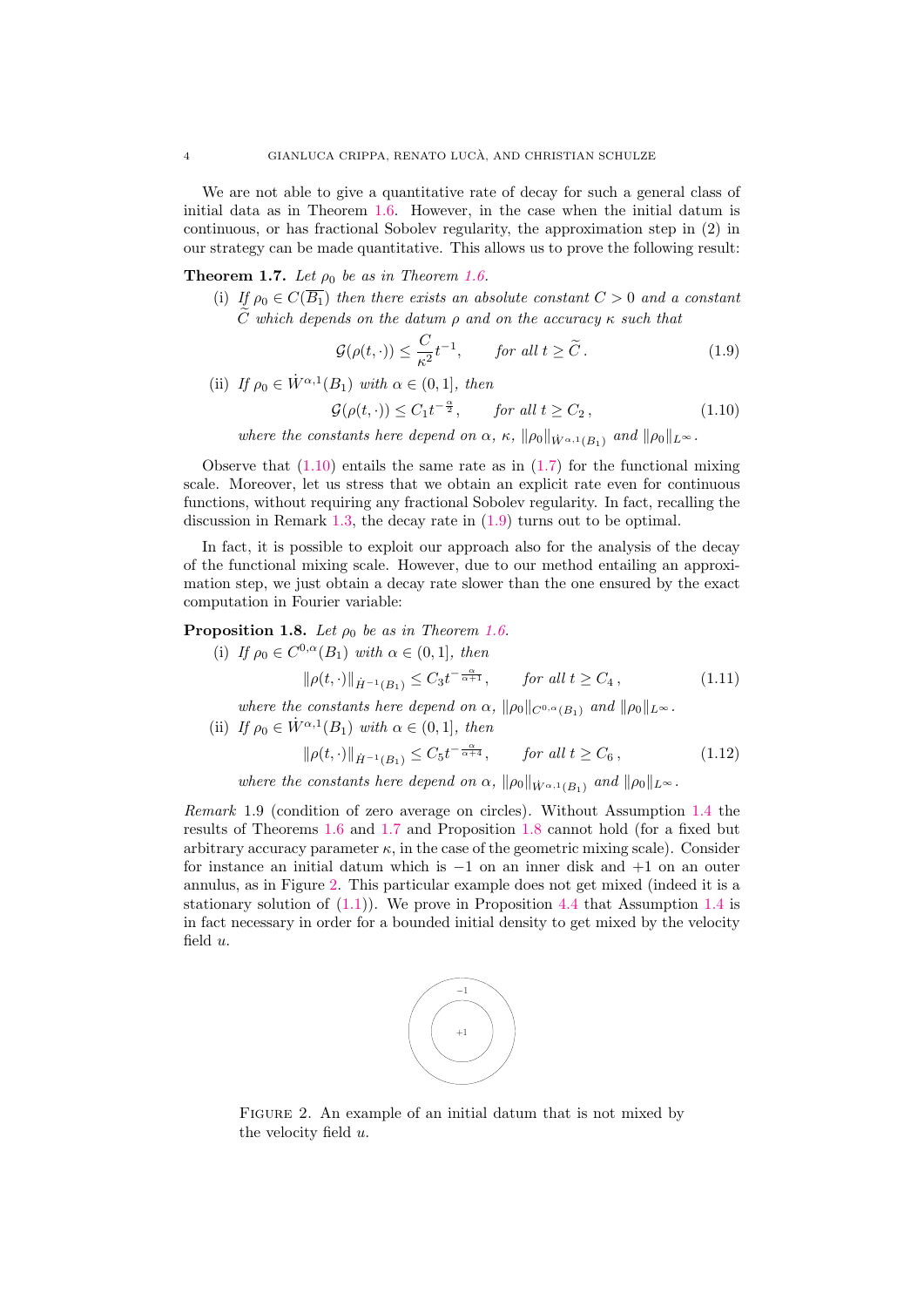<span id="page-4-0"></span>Remark 1.10 (role of the accuracy parameter  $\kappa$ ). Given an accuracy parameter κ we consider an initial datum which is equal to κ on an inner disk, −κ on an intermediate annulus, and  $+1$  and  $-1$  on the upper and lower half of an outer annulus (see Figure [3\)](#page-4-2). By a simple inspection of the proof of Proposition [2.1](#page-6-0) we see that the geometric mixing scale  $\mathcal{G}(\rho(t, \cdot))$  with accuracy parameter  $\kappa$  decays like  $1/t$ . However, the solution clearly does not converge to zero weakly in  $L^2$  in the inner disk and in the intermediate annulus, where it is in fact stationary. To overcome this pathological behavior we notice that the geometric mixing scale does not go to zero as long as we choose any finer accuracy parameter  $0 < \kappa' < \kappa$ . This suggests that also the accuracy  $\kappa$  plays an important role in the analysis of mixing, see also [\[25\]](#page-23-6). Indeed, in Proposition [4.1](#page-19-0) we show that if  $\mathcal{G}(\rho(t, \cdot))$  decays to zero for all  $\kappa \in (0,1)$ , then the solution  $\rho(t, \cdot)$  converges to zero weakly in  $L^2$ . This is also equivalent to the decay to zero of the functional mixing scale, see [\[17\]](#page-23-5), providing a quantitative measure of the level of mixedeness in the ergodic sense; see [\[15,](#page-23-7) [18\]](#page-23-3).



<span id="page-4-2"></span>FIGURE 3. Example of an initial datum whose geometric mixing scale goes to zero, but the functional mixing scale does not.

Remark 1.11 (behaviour of the constants). We can not predict the behavior of the constant  $\tilde{C}$  that appears in [\(1.9\)](#page-3-1), which depends on the modulus of continuity of the initial datum  $\rho_0$ . However, [\(1.9\)](#page-3-1) gives a precise asymptotic upper bound for the geometric mixing scale of continuous initial data, namely that

$$
\kappa^2 t \limsup_{t \to \infty} \mathcal{G}(\rho(t, \cdot)) \leq C,
$$

where C is an absolute constant (in particular it is independent on  $\rho_0$ ). If we assume some fractional Sobolev regularity on  $\rho_0$ , we see that the geometric mixing scale decays at a polynomial rate that depends on the regularity of the initial data. It is worth to remark that, in contrast to  $\widetilde{C}$ , all the constants  $C_j$ ,  $j = 1, \ldots, 6$ , will be explicitly estimated in the proofs of the inequalities  $(1.10)$ ,  $(1.11)$ , and  $(1.12)$ . In particular, looking at [\(3.21\)](#page-16-0), [\(3.36\)](#page-18-0), and [\(3.39\)](#page-18-1), we see that  $C_2, C_4, C_6 \rightarrow \infty$ as  $\alpha \to 0$  and looking at [\(3.20\)](#page-16-1), [\(3.29\)](#page-17-0), [\(3.38\)](#page-18-2), [\(3.40\)](#page-19-1), and [\(3.47\)](#page-19-2), we see that the constants  $C_1, C_3, C_5$  are bounded as  $\alpha \to 0$ .

<span id="page-4-1"></span>Remark 1.12 (exponential mixing under cellular velocity fields). We have already commented on the fact that the rate of decay of the mixing scales is polynomial and not faster due to the strong constraint that the velocity field is smooth and timeindependent. To put into context the results of this note we briefly review some of the explicit analytical examples of exponential mixing available in the literature, constructed in different settings.

In connection with a conjecture stated by Bressan  $[6]$ , Crippa and De Lellis  $[7]$ showed that if the velocity field has a uniform in time bound on the  $\dot{W}^{1,p}$  norm, where  $1 < p \leq \infty$ , then the geometric mixing scale of the solution to the continuity equation cannot decay faster than exponentially. Iyer, Kiselev and Xu [\[13\]](#page-22-3) and Seis [\[19\]](#page-23-8) later showed similar bounds for the functional mixing scale, hence

<span id="page-4-3"></span>
$$
\mathcal{G}(\rho(t,\cdot)) \ge Ce^{-ct} \quad \text{and} \quad \|\rho(t,\cdot)\|_{\dot{H}^{-1}} \ge Ce^{-ct}, \tag{1.13}
$$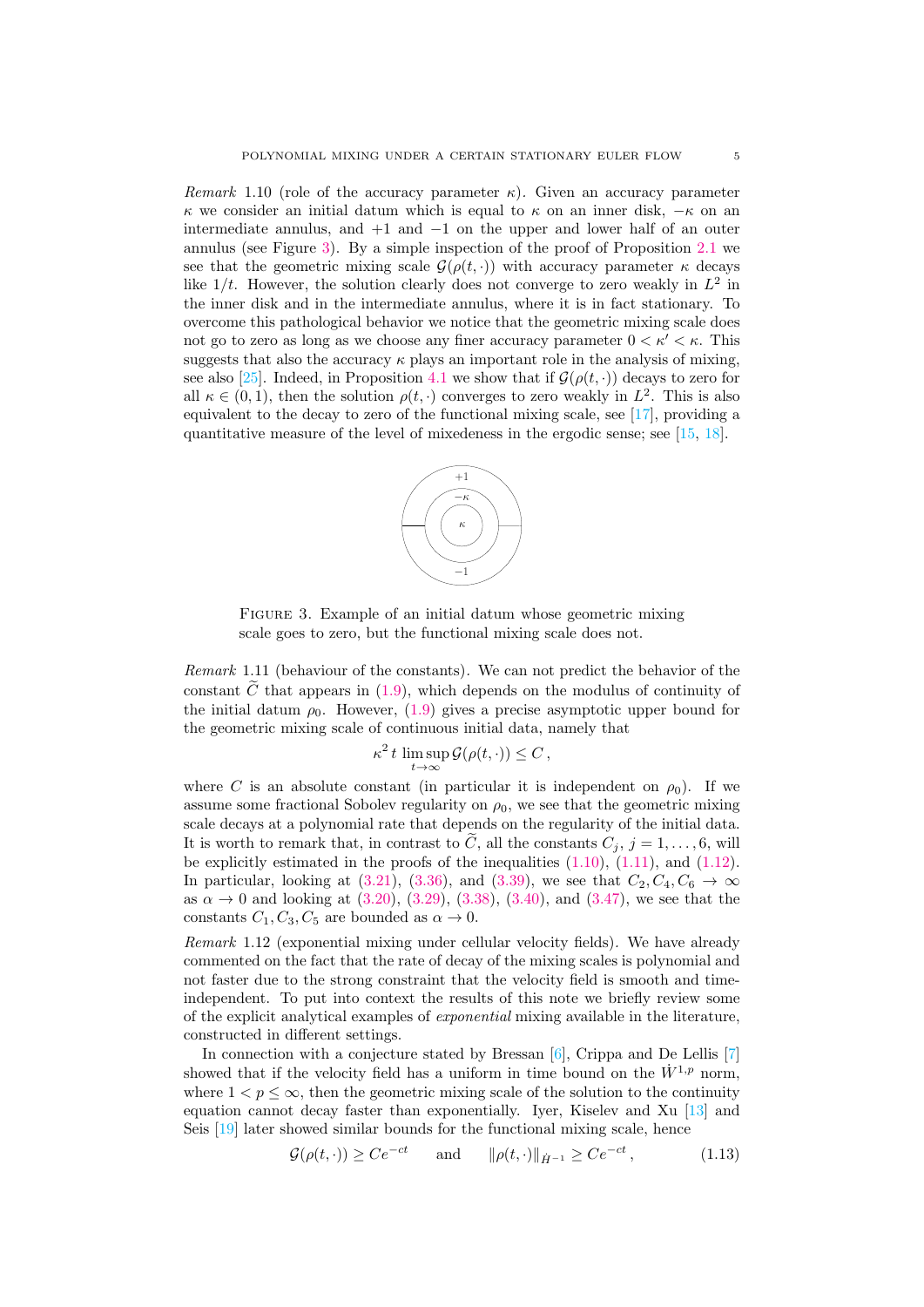where  $C > 0$  and  $c > 0$  are constants depending on the initial datum  $\rho_0$  and on the given bounds on the velocity field. In order to prove the sharpness of the bounds in  $(1.13)$ , Yao and Zlatoš  $[22]$  and Alberti, Crippa, and Mazzucato  $[1, 2]$  $[1, 2]$  $[1, 2]$ constructed explicit velocity fields with the above constraints, and initial data, to which the associated solution gets mixed at an exponential rate.

By interpolation, there is a strong connection between the decay of  $\|\rho(t, \cdot)\|_{\dot{H}-1}$ and the increase of the positive Sobolev semi-norms of  $\rho(t, \cdot)$ . By an iteration and scaling argument with the optimal mixer of  $[2]$ , the authors of  $[3]$  constructed a divergence-free velocity field in  $L^{\infty}(W^{1,p})$ , for any given  $1 \leq p < \infty$ , and a solution  $\rho$  to the continuity equation, so that  $\rho_0 \in C^{\infty}$  and  $\rho(t, \cdot)$  does not belong to  $\dot{H}^s$  for any  $s > 0$  and  $t > 0$ .

Both the example of [\[22\]](#page-23-9) and [\[2\]](#page-22-5) use a similar inductive structure for the construction. The basic idea is to equally redistribute the tracer at each step among a finer sub-grid, as schematically visualized in Figure [4,](#page-5-0) with tracer movements localized in the cells. Velocity field of this so called cellular type cannot be universal



<span id="page-5-0"></span>FIGURE 4. First two steps of a cellular flow

mixers (see Appendix C in  $[8]$ ), which means that they cannot mix *every* initial datum  $\rho_0$ . In fact, in the results above the velocity field only mixes a specific, conveniently constructed, initial datum. Furthermore, the results in [\[8\]](#page-22-7) show that under a uniform-in-time bound on the  $W^{s,p}$  norm, where  $s > 1$  and  $1 < p \leq \infty$ . any velocity field of cellular type cannot mix faster than polynomial. The numerical simulations in [\[17\]](#page-23-5) suggests that exponential decay is still possible under this constraint on the norm, and hence in this case the cellular structure is responsible for slowing down the mixing process. Observe that the example in  $(1.2)$  is clearly not of cellular type. Examples of exponential universal mixers of non cellular type have been constructed in [\[11\]](#page-22-8).

Other examples of mixing velocity fields were constructed in order to prove the non-uniqueness of solutions of the continuity equation  $([9, 6, 17])$  $([9, 6, 17])$  $([9, 6, 17])$  $([9, 6, 17])$  $([9, 6, 17])$  $([9, 6, 17])$  $([9, 6, 17])$  in the case where  $u \notin L^1((0,T);BV)$ . In this case, it is possible to have perfect mixing in finite time. By inverting time, such a perfect mixer produces a non-trivial solution of the continuity equation with zero initial datum. The structure used to construct these examples is similar to the cellular type described above.

Structure of the Paper. The rest of the paper is organized as follows. In Section [2.1](#page-6-1) we consider a family of initial data which are piecewise constant in the radial direction, for which we can prove a decay of order  $1/t$  for the geometric mixing scale, as well as a decay of order  $1/\sqrt{t}$  for the functional mixing scale. This follows by a combination of the main computation in Lemma [2.7](#page-9-0) and other auxiliary Lemmas in Subsections [2.2](#page-6-2) and [2.3.](#page-13-1) The proofs of Theorems [1.6](#page-2-2) and [1.7](#page-3-2) and of Proposition [1.8](#page-3-3) (in Subsections [3.1,](#page-14-0) [3.2,](#page-15-0) and [3.3](#page-17-1) respectively) are performed by a suitable approximation of different families of initial data with piecewise constant data, for which we can use the results of Section [2.1.](#page-6-1) In the appendix we show that Assumption [1.4](#page-2-0) is necessary for the tracer to get mixed, exploiting the role of the accuracy  $\kappa$  in connection with the weak convergence to zero of the tracer.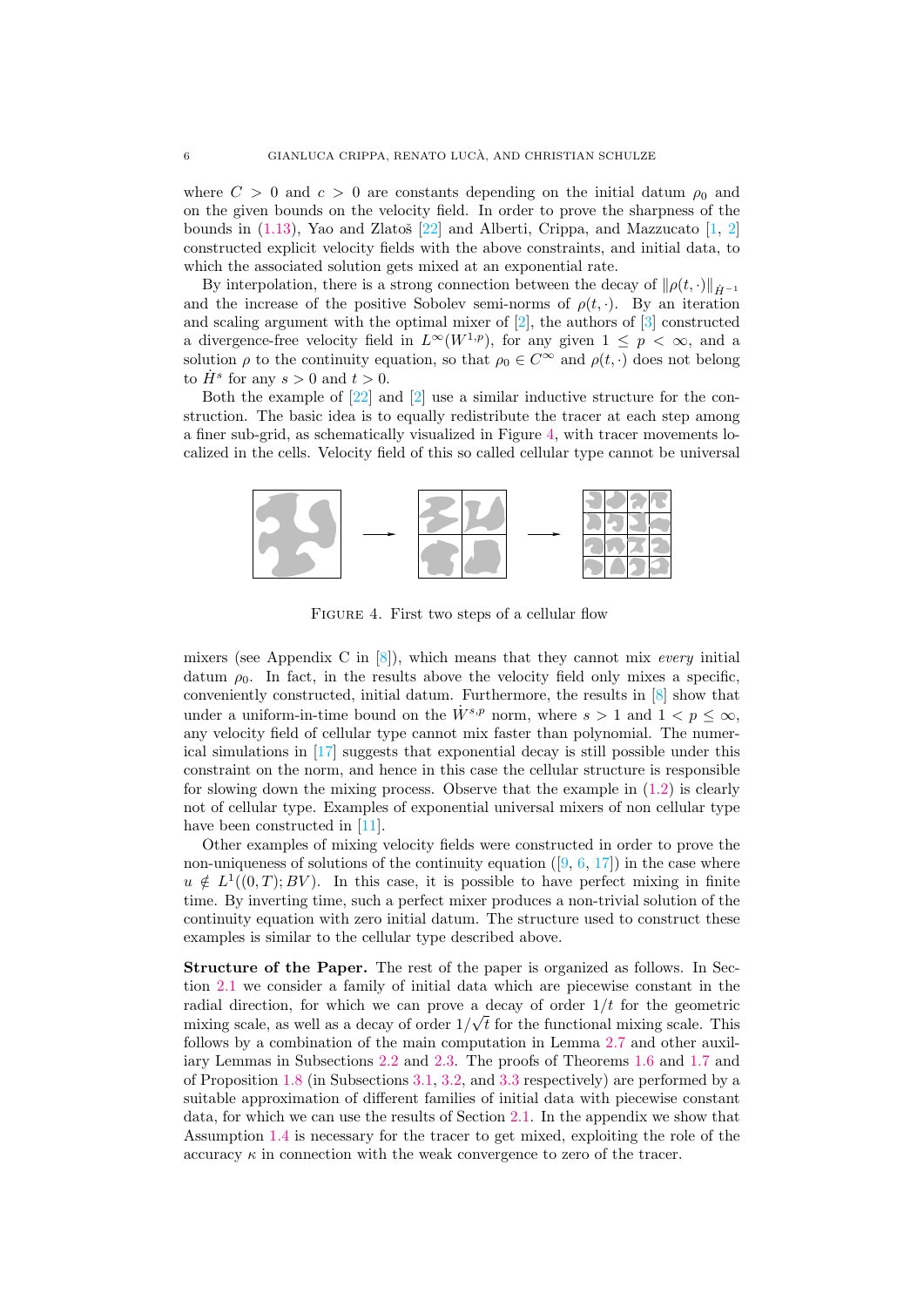Acknowledgments. This research has been supported by the ERC Starting Grant 676675 FLIRT. The authors would like to thank Christian Zillinger for useful feedback and enlightening remarks on a first version of this manuscript, and for pointing out the connections with the theory in  $[5, 23, 24, 16]$  $[5, 23, 24, 16]$  $[5, 23, 24, 16]$  $[5, 23, 24, 16]$  $[5, 23, 24, 16]$  $[5, 23, 24, 16]$  $[5, 23, 24, 16]$ . The authors would also like to thank Bohan Zhou for useful remarks concerning the appendix of the manuscript.

### 2. Preliminaries and the Case of Piecewise Constant Data

Hereafter the domain of all the function spaces we take into account will be most of the times the two–dimensional disk  $B_1$ , so that in such cases we will not specify this anymore. For instance, we simply write  $H^s$ ,  $\|\cdot\|_{H^s}$  instead of  $H^s(B_1)$ ,  $\|\cdot\|_{H^s(B_1)}$ , and so on.

<span id="page-6-1"></span>2.1. Piecewise Constant Data. Here we first focus on a specific class of initial data, that are piecewise constant along the radial direction and satisfy Assumption [1.4.](#page-2-0) More precisely, we consider

<span id="page-6-3"></span>
$$
\rho_0(r,\theta) := \sum_{\ell=0}^{2^N-1} \chi_{(\ell 2^{-N}, (\ell+1)2^{-N}]}(r) f^{\ell}(\theta), \quad N \in \mathbb{N} \cup \{0\},
$$
 (2.1)

where  $f^{\ell} \in L^{\infty}(\mathbb{T})$  and

<span id="page-6-6"></span>
$$
\int_0^{2\pi} f^{\ell}(\theta) d\theta = 0.
$$
 (2.2)

For instance, when  $N = 0$  and  $f^0(\theta) := \chi_{(0,\pi]}(\theta) - \chi_{(\pi,2\pi]}(\theta)$ , we are considering the simple initial data which equals 1 in the upper half disk and −1 in the lower half disk; see Figure [1.](#page-0-2)

<span id="page-6-0"></span>**Proposition 2.1.** There exists an absolute constant  $C$  such that the following holds. For  $\rho_0 \in L^{\infty}$  of the form  $(2.1)$ , we have

<span id="page-6-4"></span>
$$
\mathcal{G}(\rho(t,\cdot)) \le \frac{C}{\kappa^2 t}, \quad \text{for} \quad t \ge C\frac{2^N}{\kappa}, \tag{2.3}
$$

and

<span id="page-6-5"></span>
$$
\|\rho(t,\cdot)\|_{\dot{H}^{-1}} \le \frac{C\|\rho\|_{L^{\infty}}}{\sqrt{t}}, \quad \text{for} \quad t \ge C2^{2N}.
$$
 (2.4)

This proposition gives a quantitative rate of decay for both the geometric and the functional mixing scales in the case of initial data of the particular form  $(2.1)$ . Notice that the rate does not depend on the integer N involved in the expression [\(2.1\)](#page-6-3). For the proof of the proposition we need some preliminary lemmas, that are also required to prove the main results in Section [3.](#page-13-0)

<span id="page-6-2"></span>2.2. Auxiliary Lemmas. Since the velocity field [\(1.2\)](#page-0-0) advects a traced point over a circle centered at zero, we will tile the unit disk with pieces of annuli which behave like rectangles with bounded eccentricity. More precisely, this means that there is an absolute constant c such that, for any  $M \in \mathbb{N}$  and  $Q \in \mathcal{Q}_M$  like below, we have that Q is contained in a disk B and  $|Q| \ge c|B|$ . Notice that the area of the tiles  $Q \in \mathcal{Q}_M$  is proportional to  $2^{-2M}$  and their diameter is proportional to  $2^{-M}$ ; see Remark [2.3.](#page-7-0)

**Definition 2.2** (Annular tiling). Given any  $M \in \mathbb{N}$ , we tile  $\overline{B_1} \setminus \{0\}$  in the following way

$$
\overline{B_1} = \bigcup_{i=0}^{2^M-1} \bigcup_{j=0}^i Q_{ij}^M,
$$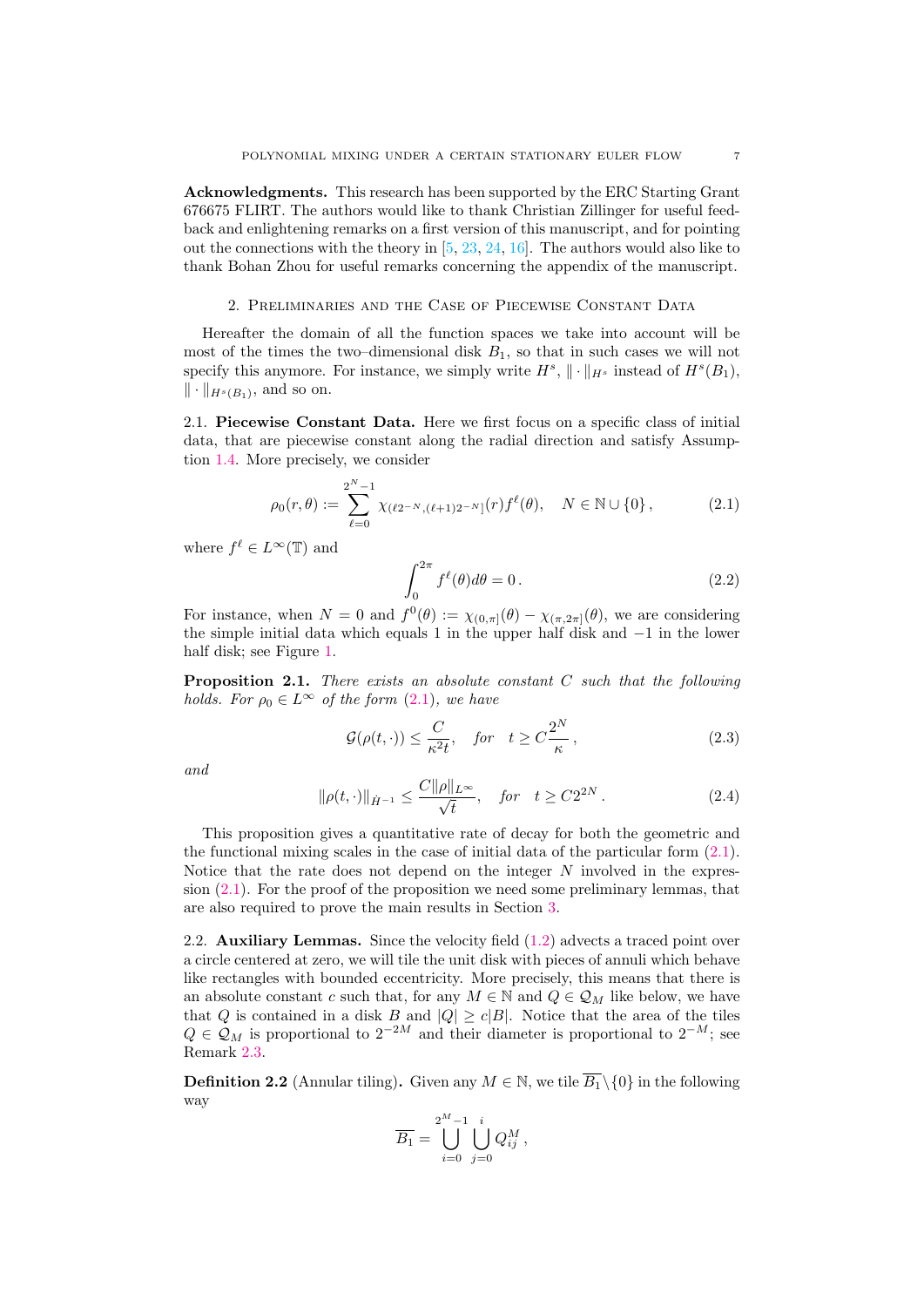where  $Q_{ij}^M$  are given, in polar coordinates, by

$$
Q_{ij}^M = \left\{ (r, \theta) \in [0, 1] \times [0, 2\pi] : r \in (i2^{-M}, (i+1)2^{-M}], \ \theta \in 2\pi \left( \frac{j}{i+1}, \frac{j+1}{i+1} \right] \right\},\
$$
 and we set

$$
Q_M = \{Q_{ij}^M, \text{ where } i = 0, ..., 2^M - 1 \text{ and } j = 0, ..., i\}
$$

.



FIGURE 5. Example of an annular tiling for  $M = 2$ 

<span id="page-7-0"></span>Remark 2.3. Note that there exist constants  $C_1$  and  $C_2 > 0$ , such that  $C_1 2^{-2M} \le |Q_{ij}^M| \le C_2 2^{-2M}$  and  $C_1 2^{-M} \le \text{diam } Q_{ij}^M \le C_2 2$  $(2.5)$ 

for all  $M \in \mathbb{N}$ .

The following is a slightly different version of Lemma 3.5 in [\[2\]](#page-22-5). We prove that it suffices to show that the tracer is well mixed on all the annular tiles of diameter  $2^{-M}$ in order to show that it is well mixed on any disk of comparable diameter.

<span id="page-7-4"></span>**Lemma 2.4.** Let  $\rho$  be a bounded function supported in  $\overline{B_1}$ . If

$$
\left| \int_{Q} \rho \right| \leq \frac{\kappa}{2} ||\rho||_{L^{\infty}}, \quad \text{for all} \quad Q \in \mathcal{Q}_M , \tag{2.6}
$$

.

then there is an absolute constant  $C > 0$  so that

<span id="page-7-3"></span>
$$
\mathcal{G}(\rho)\leq C\frac{2^{-M}}{\kappa}
$$

Proof. We have

$$
\begin{split} \Big| \int_{B_{\varepsilon}(x)} & \rho \Big| \leq \frac{1}{\pi \varepsilon^2} \sum_{\substack{Q \in \mathcal{Q}_M \\ Q \subset B_{\varepsilon}(x)}} \Big| \int_Q \rho \Big| + \frac{1}{\pi \varepsilon^2} \sum_{\substack{Q \in \mathcal{Q}_M \\ Q \cap \partial B_{\varepsilon}(x) \neq \emptyset}} \int_Q |\rho| \\ & \leq \frac{\|\rho\|_{L^\infty}}{\pi \varepsilon^2} \left( \frac{\kappa}{2} |B_{\varepsilon}(x)| + \big| B_{\varepsilon + c2^{-M}}(x) \setminus B_{\varepsilon - c2^{-M}}(x) \big| \right) \\ & \leq \frac{\kappa}{2} \|\rho\|_{L^\infty} + \frac{4c2^{-M}}{\varepsilon} \|\rho\|_{L^\infty} \leq \kappa \|\rho\|_{L^\infty}, \end{split}
$$

as long as  $\varepsilon \geq 8c2^{-M}/\kappa$ . Here c is taken sufficiently large so that diam  $Q \leq c2^{-M}$ ; recall Remark [2.3.](#page-7-0)

A similar lemma holds also for the functional mixing scale. If the tracer is well mixed on any tile  $Q \in \mathcal{Q}_M$ , then its  $\dot{H}^{-1}$  norm is small.

<span id="page-7-1"></span>**Lemma 2.5.** Let  $\rho$  be bounded, mean-free function supported in  $\overline{B_1}$ . If

$$
\left| \oint_{Q} \rho \right| \le 2 \|\rho\|_{L^{\infty}} 2^{-M}, \quad \text{for all} \quad Q \in \mathcal{Q}_M , \tag{2.7}
$$

there exists an absolute constant C such that

<span id="page-7-2"></span>
$$
\|\rho\|_{\dot{H}^{-1}} \le C \|\rho\|_{L^\infty} 2^{-M} \,. \tag{2.8}
$$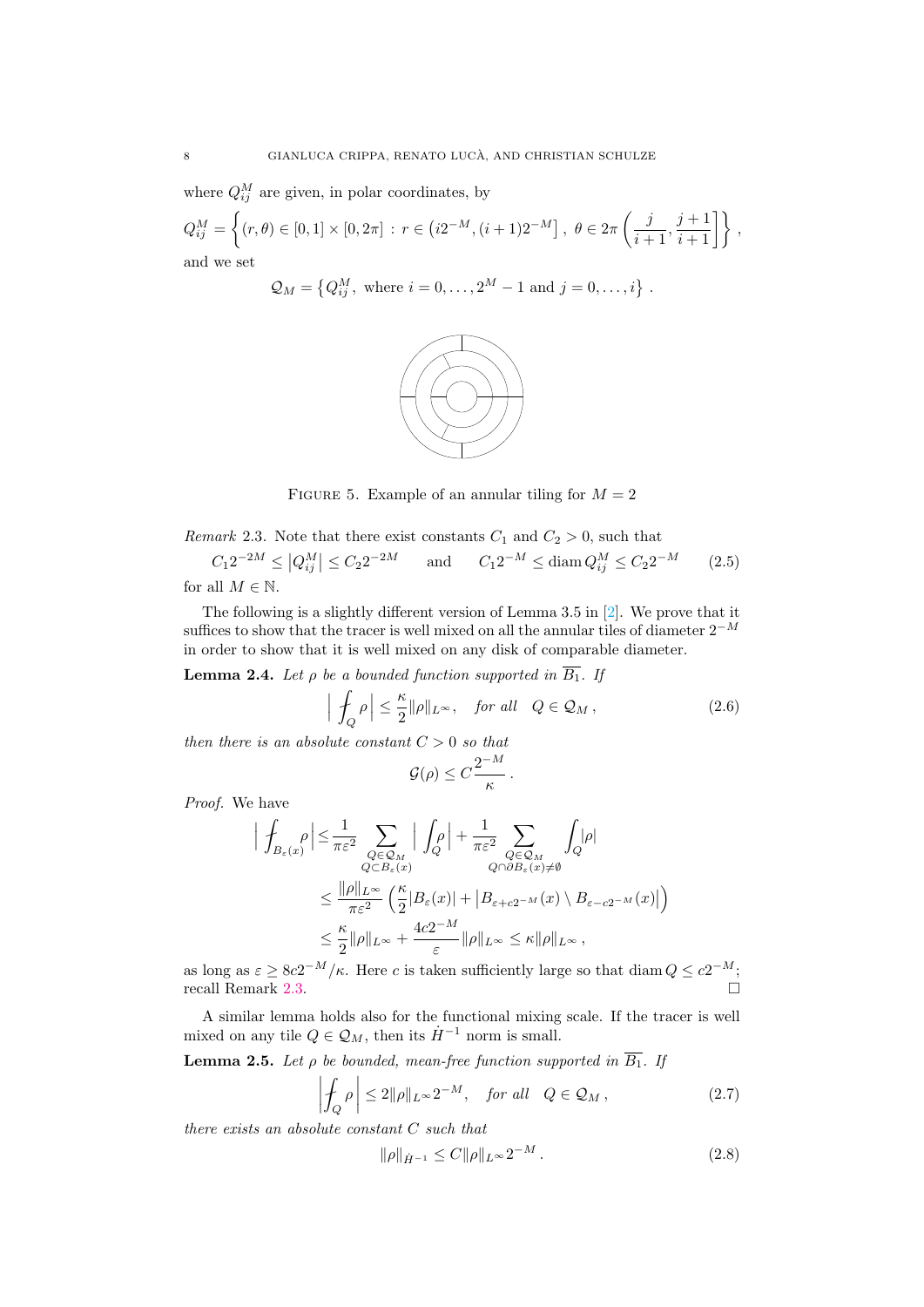For the proof of Lemma  $2.5$  we need the following Poincaré estimate:

<span id="page-8-2"></span>**Lemma 2.6** (Poincaré inequality on tiling). There exists an absolute constant  $C$ such that for all  $\xi \in W^{1,1}$  we have that

<span id="page-8-1"></span>
$$
\|\xi - \xi_Q\|_{L^1(Q)} \le C2^{-M} \|\nabla \xi\|_{L^1(Q)} \tag{2.9}
$$

for any  $Q \in \mathcal{Q}_M$ , where  $\xi_Q := \mathcal{f}_Q \, \xi$ .

*Proof.* First of all, since the tiles  $Q_{00}^M$  are just disks of radius  $2^{-M}$  centered at zero,  $(2.9)$  for  $Q = Q_{00}$  is simply a rescaled version of the Poincaré inequality on the unit disk. To handle the remaining tiles, we start by the Poincaré inequality over a rectangle R of sides  $\lambda_1 \times \lambda_2$ , that is

$$
\|\xi - \xi_Q\|_{L^1(R)} \le C \|\lambda_1 \partial_1 + \lambda_2 \partial_2\|_{L^1(R)},
$$
\n(2.10)

which one gets by translating and rescaling the Poincaré inequality on the unit cube. Thus, recalling that  $Q_{ij}^M$  has sides  $2^{-M} \times \frac{2\pi}{i+1}$  (when we look at it as a rectangle in polar coordinates), we have

$$
\int_{Q_{ij}^M} |\xi - \xi_Q|(r,\theta) dr d\theta \le C \int_{Q_{ij}^M} \left| \left( 2^{-M} \partial_r + \frac{2\pi}{i+1} \partial_\theta \right) \xi \right| (r,\theta) dr d\theta. \tag{2.11}
$$

We multiply this inequality times  $i2^{-M}$  and, noting that  $r \simeq i2^{-M}$  when  $r \in Q_{ij}^M$ , we arrive at

$$
\int_{Q_{ij}^M} |\xi - \xi_Q|(r,\theta) r dr d\theta \lesssim C2^{-M} \int_{Q_{ij}^M} \left| \left( \partial_r + \frac{\partial_\theta}{r} \right) \xi \right| (r,\theta) r dr d\theta, \qquad (2.12)
$$

that, once we recall  $\nabla = \partial_r + \frac{1}{r} \partial_\theta$ , completes the proof of Lemma [2.6.](#page-8-2)

*Proof of Lemma [2.5.](#page-7-1)* We work with the  $\dot{H}^{-1}$  norm defined by duality as

<span id="page-8-0"></span>
$$
\|\rho\|_{\dot{H}^{-1}} = \sup \left\{ \int_{B_1} \rho(x)\xi(x) \, dx \, : \, \|\nabla\xi\|_{L^2} \le 1 \right\} \,. \tag{2.13}
$$

First we note that there exists a constant  $C > 0$  such that for any mean-free function  $\rho$  we have that

<span id="page-8-3"></span>
$$
C\|\rho\|_{\dot{H}^{-1}} \le \|\rho\|_{H^{-1}} \le \|\rho\|_{\dot{H}^{-1}},\tag{2.14}
$$

where

<span id="page-8-4"></span>
$$
\|\rho\|_{H^{-1}} = \sup \left\{ \int_{B_1} \rho(x)\xi(x) \, dx \, : \, \|\xi\|_{H^1} \le 1 \right\} \,. \tag{2.15}
$$

The second inequality in [\(2.14\)](#page-8-3) is immediate. As for the first inequality, let  $\xi$  such that  $\|\nabla \xi\|_{L^2} \leq 1$ . We define  $\tilde{\xi} = \xi - \xi_{B_1}$  and note that since  $\rho$  is mean-free, we have that

$$
\int_{B_1} \rho(x)\tilde{\xi}(x) dx = \int_{B_1} \rho(x)\xi(x) dx.
$$
\n(2.16)

On the other hand, by the Poincaré inequality we have that

$$
\|\tilde{\xi}\|_{L^2} \le C \|\nabla \xi\|_{L^2} \quad \text{and} \quad \|\nabla \tilde{\xi}\|_{L^2} = \|\nabla \xi\|_{L^2}.
$$
 (2.17)

By the definitions  $(2.13)$  and  $(2.15)$ , this concludes the proof of  $(2.14)$ .

In order to show  $(2.8)$ , by  $(2.14)$  it is sufficient to show that

<span id="page-8-5"></span>
$$
\|\rho\|_{H^{-1}} \le C \|\rho\|_{L^\infty} 2^{-M} \,. \tag{2.18}
$$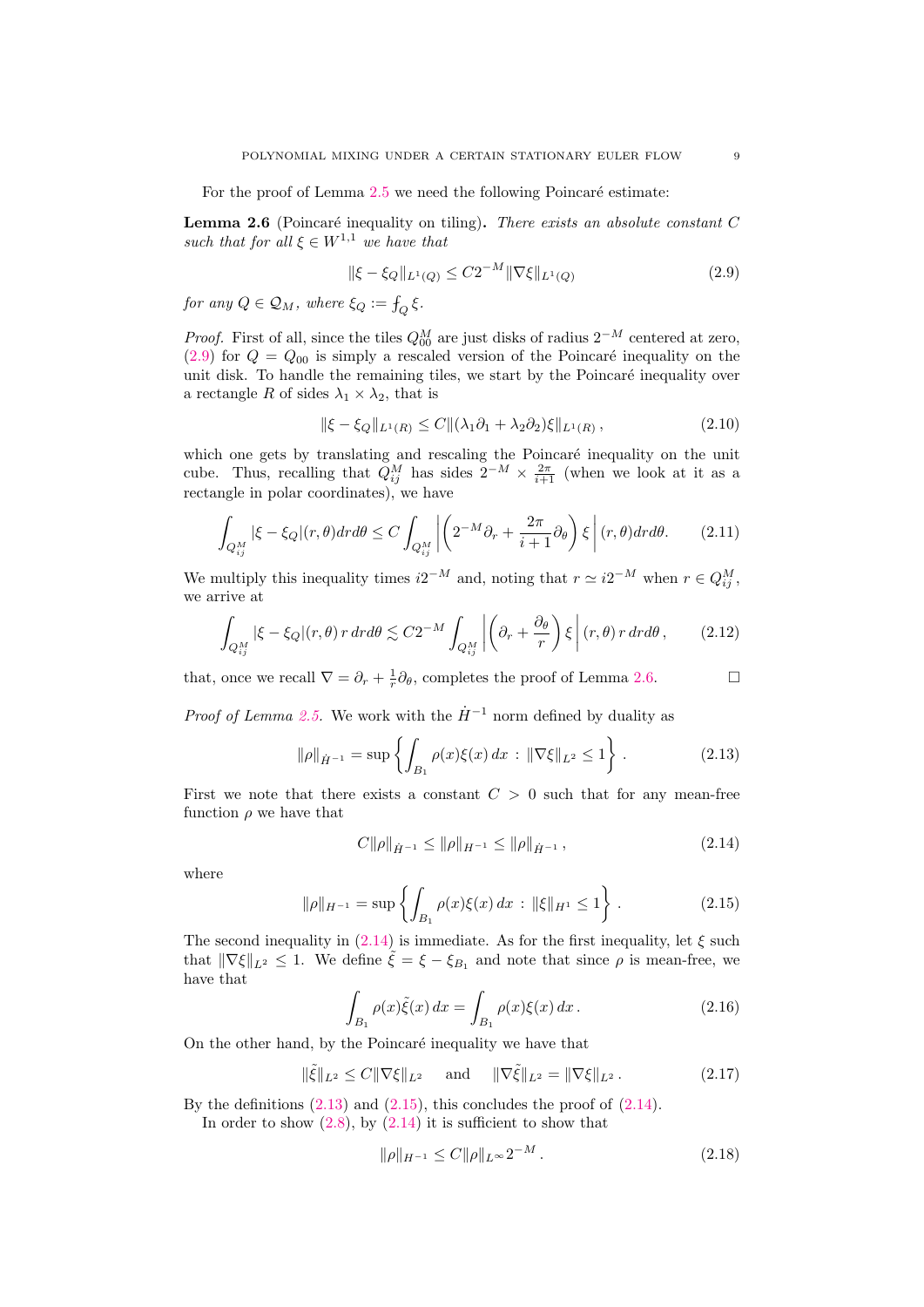Let  $\xi$  such that  $\|\xi\|_{H^1} \leq 1$ . Then

 $\overline{\phantom{a}}$  $\overline{\phantom{a}}$  $\overline{\phantom{a}}$  $\overline{\phantom{a}}$  $\overline{\phantom{a}}$ 

$$
\int_{B_1} \rho(x)\xi(x) dx \le \sum_{Q \in \mathcal{Q}_M} \left| \int_Q \rho(x)\xi(x) dx \right|
$$
\n
$$
\le \sum_{Q \in \mathcal{Q}_M} \int_Q |\rho(x)(\xi(x) - \xi_Q)| dx + \left| \int_Q \rho(x)\xi_Q dx \right|
$$
\n
$$
\le ||\rho||_{L^{\infty}} \sum_{Q \in \mathcal{Q}_M} ||\xi - \xi_Q||_{L^1(Q)} + \sum_{Q \in \mathcal{Q}_M} |\xi_Q| \left| \int_Q \rho(x) dx \right|
$$
\n
$$
\le C2^{-M} ||\rho||_{L^{\infty}} \left( \sum_{Q \in \mathcal{Q}_M} ||\nabla \xi||_{L^1(Q)} + \sum_{Q \in \mathcal{Q}_M} \left| \int_Q \xi(y) dy \right| \right)
$$
\n
$$
\le C2^{-M} ||\rho||_{L^{\infty}} (||\nabla \xi||_{L^1} + ||\xi||_{L^1})
$$
\n
$$
\le C2^{-M} ||\rho||_{L^{\infty}} ||\xi||_{H^1} \le C ||\rho||_{L^{\infty}} 2^{-M},
$$
\n(2.19)

where we used  $(2.9)$  and  $(2.7)$  in the fourth inequality. This concludes the proof of  $(2.18)$  and therefore of the lemma.

The following is a key lemma that will be used, together with the subsequent one, in the proof of all the main results in the next section. Here we consider initial data of the form [\(2.1\)](#page-6-3), namely piecewise constant along the radial direction and with zero circular mean, and we show that solutions are well mixed on any (small) annular tile, provided we wait a sufficiently large time. Here we only consider tiles which are contained into the sets (annuli) where the data are radially piecewise constant. The case of large tiles, on which the data can also change their values once we move in the radial direction, will be analyzed in Lemma [2.8.](#page-11-0)

<span id="page-9-0"></span>**Lemma 2.7.** There exists an absolute constant  $C > 0$  such that the following holds. For any  $\rho_0 \in L^{\infty}$  of the form  $(2.1)$  and  $t \ge C \frac{2^M}{\kappa}$ , we have

<span id="page-9-1"></span>
$$
\left| \oint_{Q} \rho(t, \cdot) \right| \leq \frac{\kappa}{4} ||\rho(t, \cdot)||_{L^{\infty}}, \quad \forall M > N, \quad \forall Q \in \mathcal{Q}_{M}.
$$
 (2.20)

If  $t \geq C2^{2M}$  we have

<span id="page-9-2"></span>
$$
\left| \oint_{Q} \rho(t, \cdot) \right| \le 2^{-M} \|\rho(t, \cdot)\|_{L^{\infty}}, \quad \forall M > N, \quad \forall Q \in \mathcal{Q}_{M}.
$$
 (2.21)

*Proof.* We first prove [\(2.20\)](#page-9-1). Since  $Q_{00}^M = B_{2^{-M}}$ , and the initial datum has zero average on any circle, a property which is preserved by the flow, we immediately have

$$
\int_{Q_{00}^M} \rho(t, \cdot) = 0.
$$
\n(2.22)

Hence it is sufficient to consider  $i \geq 1$ . Since we are considering  $\rho_0$  of the form  $(2.1)$ , the restriction of the solution  $\rho(t, \cdot)$  to the tiles  $Q_{ij}^M$  is

$$
\rho(t,r,\theta)\Big|_{Q_{ij}^M} = f^{\ell}(\theta - 2\pi tr),
$$

where  $\ell$  is the only integer such that  $(i2^{-M}, (i+1)2^{-M}] \subset (\ell 2^{-N}, (\ell+1)2^{-N}]$ . We set

$$
r_i = i2^{-M}, \quad i = 1, ..., 2^M - 1
$$
 and  $\theta_j = \frac{j}{i+1}2\pi, \quad j = 0, ..., i.$  (2.23)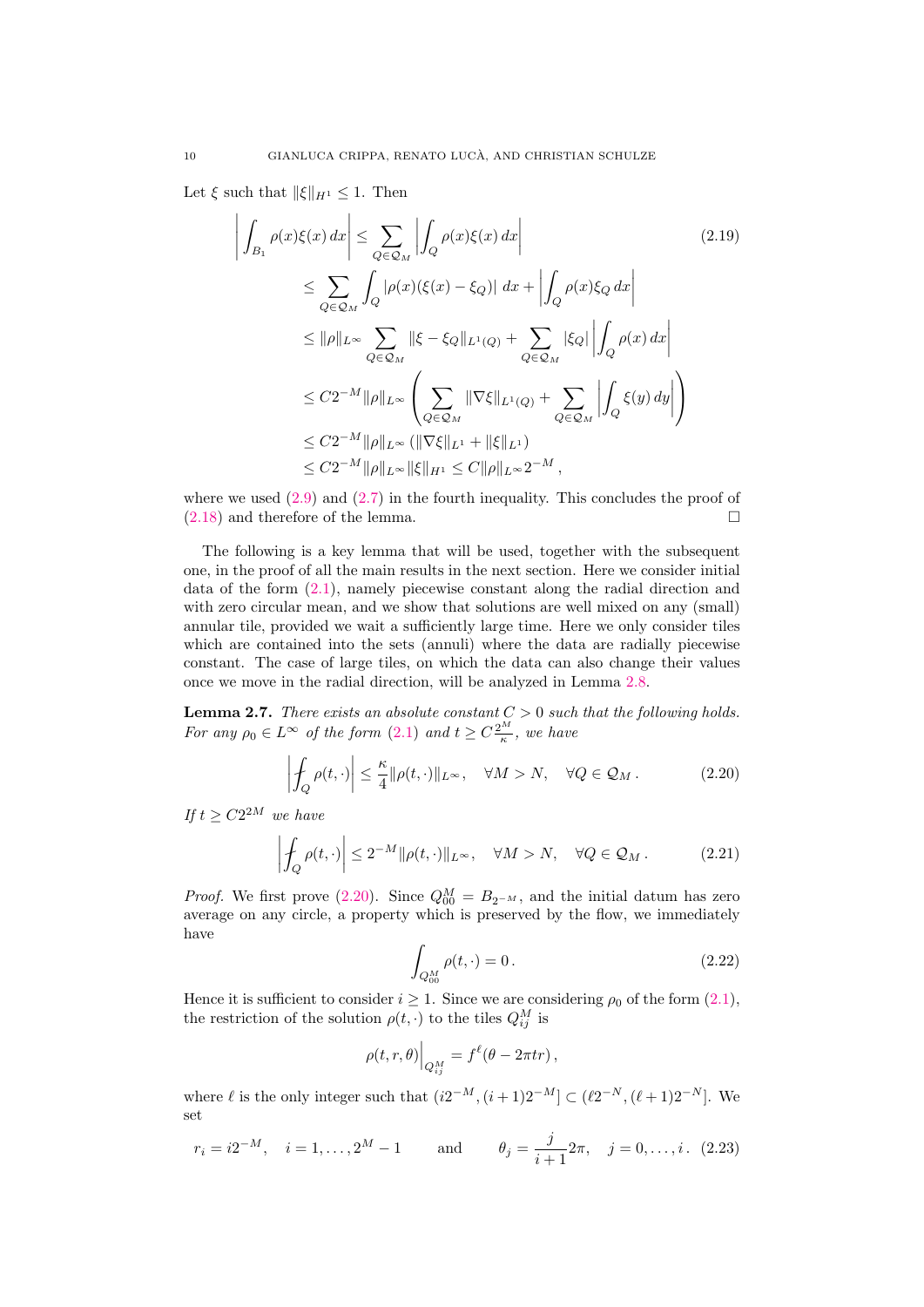Let us compute

<span id="page-10-3"></span>
$$
\int_{Q_{ij}^M} \rho(t,\cdot) = \int_{\theta_j}^{\theta_{j+1}} \int_{r_i}^{r_{i+1}} \rho(t,r,\theta) r dr d\theta = \int_{\theta_j}^{\theta_{j+1}} \int_{r_i}^{r_{i+1}} f^{\ell}(\theta - 2\pi tr) r dr d\theta.
$$

For any fixed  $\theta$ , we change variables  $y = \theta - 2\pi tr$ . By  $r dr = -(2\pi t)^{-2}(\theta - y)dy$ , we get

$$
\int_{\theta_j}^{\theta_{j+1}} \int_{r_i}^{r_{i+1}} f^{\ell}(\theta - 2\pi tr) \, r \, dr d\theta = \frac{1}{(2\pi t)^2} \int_{\theta_j}^{\theta_{j+1}} I_1(\theta) \, d\theta + \frac{1}{(2\pi t)^2} \int_{\theta_j}^{\theta_{j+1}} I_2(\theta) \, d\theta,
$$

where

$$
I_1(\theta) := -\int_{\theta - 2\pi t r_{i+1}}^{\lceil \theta - 2\pi t r_{i+1} \rceil_{2\pi}} f^{\ell}(y) (\theta - y) \, dy - \int_{\lfloor \theta - 2\pi t r_i \rfloor_{2\pi}}^{\theta - 2\pi t r_i} f^{\ell}(y) (\theta - y) \, dy \,, \tag{2.24}
$$

<span id="page-10-1"></span>
$$
I_2(\theta) := - \sum_{k=\frac{1}{2\pi} \lceil \theta - 2\pi tr_{i+1} \rceil 2\pi}^{\frac{1}{2\pi} \lceil \theta - 2\pi tr_{i+1} \rceil 2\pi} \int_{2\pi k}^{2\pi (k+1)} f^{\ell}(y) (\theta - y) \, dy \,, \tag{2.25}
$$

and  $[a]_{2\pi}$  ( $|a|_{2\pi}$ ) is the smallest (largest) multiple of  $2\pi$  which is larger (smaller) than a.

The integral of  $I_1(\theta)$  will be small because we integrate over a small set, while the integral of  $I_2(\theta)$  will be small due to cancellation effects arising in the integral. Indeed

$$
|I_1(\theta)| \lesssim (1 + tr_{i+1}) ||f^{\ell}||_{L^{\infty}} \leq (1 + tr_{i+1}) ||\rho_0||_{L^{\infty}},
$$

<span id="page-10-0"></span>so that

$$
\frac{1}{(2\pi t)^2} \int_{\theta_j}^{\theta_{j+1}} |I_1(\theta)| d\theta \lesssim \frac{1 + tr_{i+1}}{t^2} (\theta_{j+1} - \theta_j) ||\rho_0||_{L^\infty}
$$
\n
$$
\lesssim \left(\frac{1}{t^2} + \frac{2^{-M}}{t}\right) ||\rho(t, \cdot)||_{L^\infty},
$$
\n(2.26)

where we have used  $\theta_{j+1} - \theta_j = \frac{2\pi}{i+1}$ . Now, recalling that  $|Q_{ij}^M| \simeq 2^{-2M}$ , from  $(2.26)$ we see that

<span id="page-10-2"></span>
$$
\frac{1}{(2\pi t)^2} \int_{\theta_j}^{\theta_{j+1}} |I_1(\theta)| \, d\theta < \frac{\kappa}{8} \|\rho(t, \cdot)\|_{L^\infty} |Q_{ij}^M| \tag{2.27}
$$

as long as  $t \geq C \frac{2^M}{\kappa}$ , for some large absolute constant C. In order to estimate the contribution of  $I_2(\theta)$ , we notice that, since  $f^{\ell}$  is  $2\pi$ -periodic with zero mean, the general term of the sum [\(2.25\)](#page-10-1) reduces to

$$
\int_{2\pi k}^{2\pi (k+1)} f^{\ell}(y) (\theta - y) dy = - \int_{2\pi k}^{2\pi (k+1)} f^{\ell}(y) y dy, \qquad (2.28)
$$

and, once we set  $F^{\ell}(y) := \int_0^y f^{\ell}(z) dz$ ,

$$
-\int_{2\pi k}^{2\pi (k+1)} f^{\ell}(y)y \, dy = -\left[F^{\ell}(y)y\right]_{2\pi k}^{2\pi (k+1)} + \int_{2\pi k}^{2\pi (k+1)} F^{\ell}(y) \, dy
$$

$$
= \int_{0}^{2\pi} F^{\ell}(y) \, dy \lesssim ||f^{\ell}||_{L^{\infty}} \le ||\rho_0||_{L^{\infty}},
$$

where we have used that  $F^{\ell}(0) = 0$  and that  $F^{\ell}$  is  $2\pi$ -periodic, which follows by the fact that  $f^{\ell}$  has zero mean. Thus, plugging this into [\(2.25\)](#page-10-1) and noting that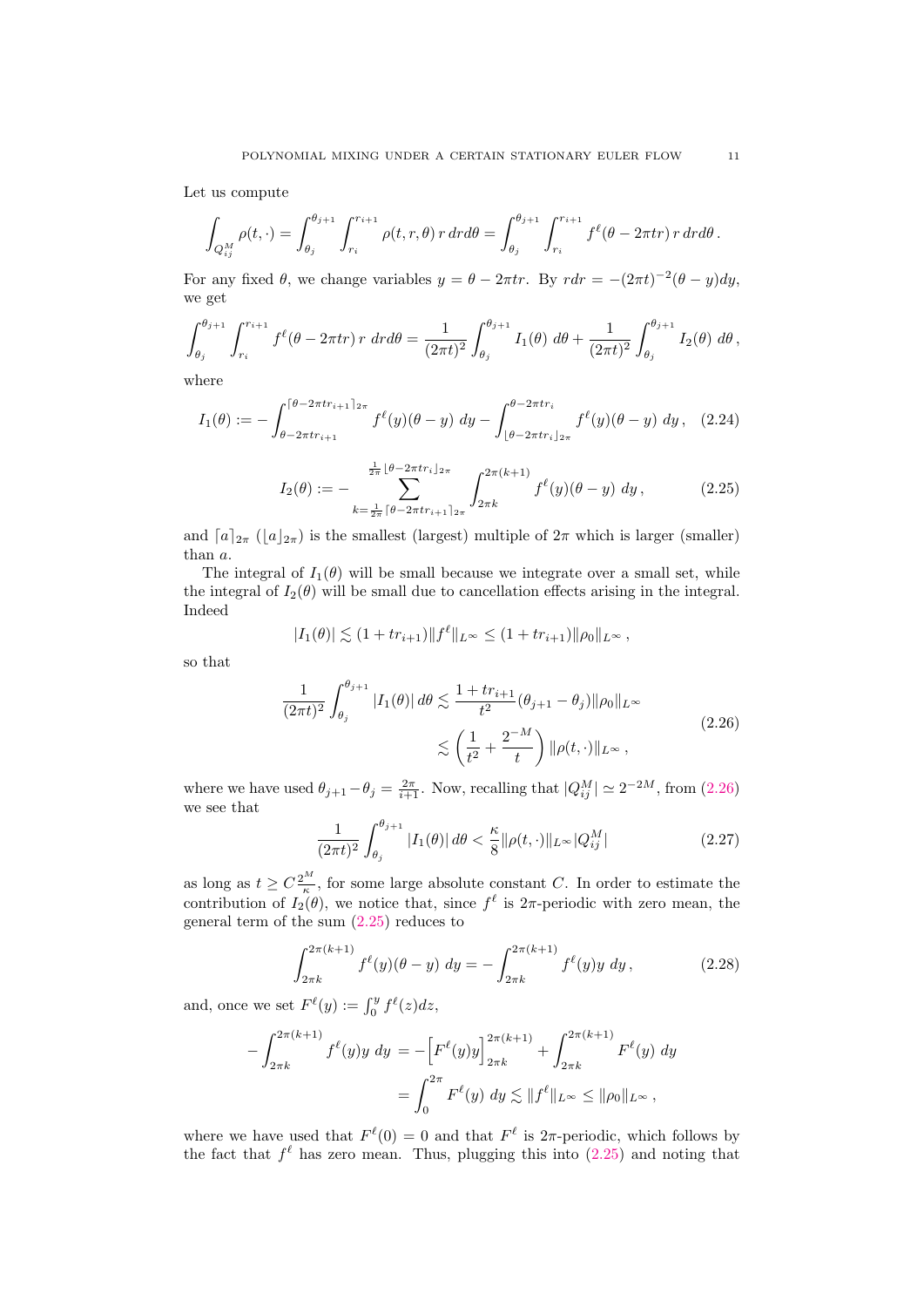there are less than  $t(r_{i+1} - r_i) = t2^{-M}$  terms in the sum over k, we arrive at

<span id="page-11-1"></span>
$$
\frac{1}{(2\pi t)^2} \int_{\theta_j}^{\theta_{j+1}} |I_2(\theta)| \, d\theta \lesssim \frac{\theta_{j+1} - \theta_j}{t} 2^{-M} \|\rho_0\|_{L^\infty}
$$
\n
$$
\simeq \frac{2^{-M}}{(i+1)t} \|\rho(t, \cdot)\|_{L^\infty} \le \frac{2^{-M}}{t} \|\rho(t, \cdot)\|_{L^\infty},
$$
\n(2.29)

and again, with the same computation used to deduce  $(2.27)$  by  $(2.26)$ , we have that

$$
\frac{1}{(2\pi t)^2} \int_{\theta_j}^{\theta_{j+1}} |I_2(\theta)| \, d\theta < \frac{\kappa}{8} \|\rho(t, \cdot)\|_{L^\infty} |Q_{ij}^M| \,,\tag{2.30}
$$

provided  $t \geq C \frac{2^M}{\kappa}$ , for some large constant C. This concludes the proof of [\(2.20\)](#page-9-1). Estimate  $(2.21)$  can be proved in an analogous way. Indeed, looking at  $(2.26)$ and [\(2.29\)](#page-11-1), it is clear that we only need to restrict to  $t \geq C2^{2M}$ .  $2M$ .

In the next lemma we show that solutions corresponding to initial data of the form [\(2.1\)](#page-6-3) are well mixed on (large) tiles which contain the sets (annuli) where the data are radially piecewise constant. This is a complement of Lemma [2.7.](#page-9-0) Notice that the estimate  $(2.32)$  below is more efficient than its counterpart  $(2.21)$ , since it even holds for smaller times.

<span id="page-11-0"></span>**Lemma 2.8.** There exists an absolute constant  $C$  such that the following holds. Let  $\rho_0 \in L^{\infty}$  of the form [\(2.1\)](#page-6-3). For all  $M \leq N$  we have that

$$
\left| \oint_{Q} \rho(t, \cdot) \right| \leq \frac{\kappa}{4} ||\rho(t, \cdot)||_{L^{\infty}}
$$
\n(2.31)

for all  $Q \in \mathcal{Q}_M$  and all  $t \geq C \frac{2^N}{\kappa}$  $rac{2^{n}}{\kappa}$ . Similarly

<span id="page-11-2"></span>
$$
\left| \oint_{Q} \rho(t, \cdot) \right| \le 2^{-M} \|\rho(t, \cdot)\|_{L^{\infty}}
$$
\n(2.32)

for all  $Q \in \mathcal{Q}_M$  and all  $t \geq C2^{M+N}$ .

The proof is very similar to that of Lemma [2.7.](#page-9-0)

*Proof.* Given  $M \leq N$ , we define the following sub-tiling of each  $Q_{ij}^M \in \mathcal{Q}_M$ :

$$
D_{ij,M}^{k,N} = \left\{ r \in (i2^{-M} + k2^{-N}, i2^{-M} + (k+1)2^{-N}), \ \theta \in 2\pi \left( \frac{j}{i+1}, \frac{j+1}{i+1} \right] \right\}
$$

for  $k = 0, ..., 2^{N-M} - 1$ . We denote by  $\mathcal{D}_{N}^{M}$  the family of all sub-tiles  $D_{ij,M}^{k,N}$ . We



FIGURE 6. Sub-tiling of  $Q \in \mathcal{Q}^M$ 

will show that for all  $D \in \mathcal{D}_N^M$  we have that

<span id="page-11-3"></span>
$$
\left| \int_{D} \rho(t, \cdot) \right| \leq \frac{\kappa}{4} |D| \, \|\rho(t, \cdot)\|_{L^{\infty}}, \qquad \text{if } t \geq \frac{C}{\kappa} 2^{N}, \tag{2.33}
$$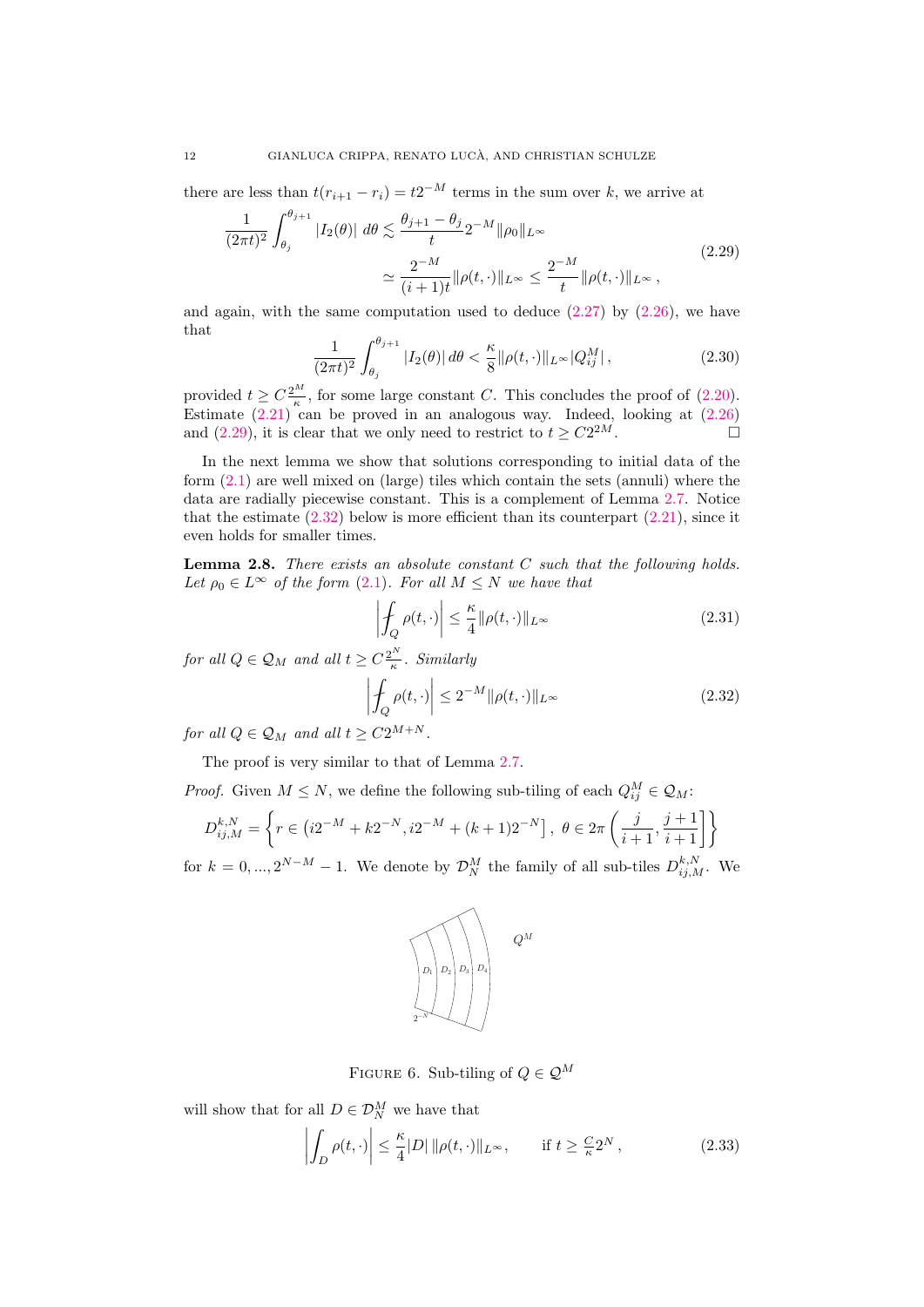and

<span id="page-12-0"></span>
$$
\left| \int_{D} \rho(t, \cdot) \right| \le |D| \, \|\rho(t, \cdot)\|_{L^{\infty}} 2^{-M}, \qquad \text{if } t \ge C 2^{(N+M)}.
$$
 (2.34)

This is enough to prove the statement. Indeed, this would imply, for any  $Q \in \mathcal{Q}^M$ , that

$$
\left| \int_{Q} \rho(t, \cdot) \right| \leq \sum_{\substack{D \in \mathcal{D}_N^M \\ D \subset Q}} \left| \int_{D} \rho(t, \cdot) \right| \leq \frac{\kappa}{4} \|\rho\|_{L^\infty} \sum_{\substack{D \in \mathcal{D}_N^M \\ D \subset Q}} |D| = \frac{\kappa}{4} \|\rho(t, \cdot)\|_{L^\infty} |Q|
$$

and

$$
\left|\int_Q \rho(t,\cdot)\right|\leq \sum_{\substack{D\in\mathcal{D}_N^M\\ D\subset Q}}\left|\int_D \rho(t,\cdot)\right|\leq 2^{-M}\|\rho\|_{L^\infty}\sum_{\substack{D\in\mathcal{D}_N^M\\ D\subset Q}}|D|=2^{-M}\|\rho(t,\cdot)\|_{L^\infty}\|Q\|\ ,
$$

which concludes the proof.

The computation of  $(2.33)$  and  $(2.34)$  is similar to the one we performed in the proof of Lemma [2.7,](#page-9-0) so that we will omit the redundant details. We fix  $D_{ij,M}^{k,N} \in \mathcal{D}_N^M$ . Recalling the zero average condition on circles, it is sufficient to consider  $i \geq 1$ . We let

$$
r_i^k = i2^{-M} + k2^{-N}, \quad i = 1, ..., 2^M - 1, \quad k = 0, ..., 2^{N-M} - 1,
$$

$$
\theta_j = \frac{j}{i+1} 2\pi, \quad j = 0, ..., i.
$$

Proceeding as in the proof of Lemma [2.7,](#page-9-0) we compute

$$
\int_{D_{ij,M}^{k,N}} \rho(t,\cdot) = \int_{\theta_j}^{\theta_{j+1}} \int_{r_i^k}^{r_{i+1}^k} \rho(t,\theta,r) \, r \, dr d\theta
$$
\n
$$
= \frac{1}{(2\pi t)^2} \int_{\theta_j}^{\theta_{j+1}} I_1(\theta) \, d\theta + \frac{1}{(2\pi t)^2} \int_{\theta_j}^{\theta_{j+1}} I_2(\theta) \, d\theta
$$

where  $I_1(\theta)$  and  $I_2(\theta)$  are defined like in [\(2.24\)](#page-10-3) and [\(2.25\)](#page-10-1), replacing  $r_i, r_{i+1}$  with  $r_i^k, r_{i+1}^k$ . The estimate of the contribution of  $I_1$  is the same, namely

$$
\frac{1}{(2\pi t)^2} \int_{\theta_j}^{\theta_{j+1}} |I_1(\theta)| \, d\theta \lesssim \left(\frac{1}{t^2} + \frac{2^{-M}}{t}\right) \|\rho_0\|_{L^\infty},\tag{2.35}
$$

and, by  $|D_{ij,M}^{k,N}| \simeq 2^{-(N+M)}$ , we have that

<span id="page-12-1"></span>
$$
\frac{1}{(2\pi t)^2} \int_{\theta_j}^{\theta_{j+1}} |I_1(\theta)| \, d\theta < \frac{\kappa}{8} \|\rho(t, \cdot)\|_{L^\infty} |D_{ij,M}^{k,N}| \,, \tag{2.36}
$$

as long as  $t \geq \frac{C}{\kappa} 2^N$ , for some absolute large constant  $C > 1$ , and

<span id="page-12-2"></span>
$$
\frac{1}{(2\pi t)^2} \int_{\theta_j}^{\theta_{j+1}} |I_1(\theta)| \, d\theta < \|\rho(t, \cdot)\|_{L^\infty} |D_{ij,M}^{k,N}| 2^{-M} \,. \tag{2.37}
$$

as long as  $t \geq C2^{N+M}$ .

The contribution of  $I_2(\theta)$  is different, since in the (analogous of) the sum in [\(2.25\)](#page-10-1) there are now less than  $2\pi t (r_{i+1}^k - r_i^k) = 2\pi t 2^{-N}$  terms, so that we get

$$
\frac{1}{(2\pi t)^2} \left| \int_{\theta_j}^{\theta_{j+1}} I_2(\theta) \, d\theta \right| \lesssim \frac{\theta_{j+1} - \theta_j}{t} 2^{-N} \|\rho_0\|_{L^\infty} \\
= \frac{2^{-N}}{(i+1)t} \|\rho(t, \cdot)\|_{L^\infty} \le \frac{2^{-N}}{t} \|\rho(t, \cdot)\|_{L^\infty} \, .
$$
\n(2.38)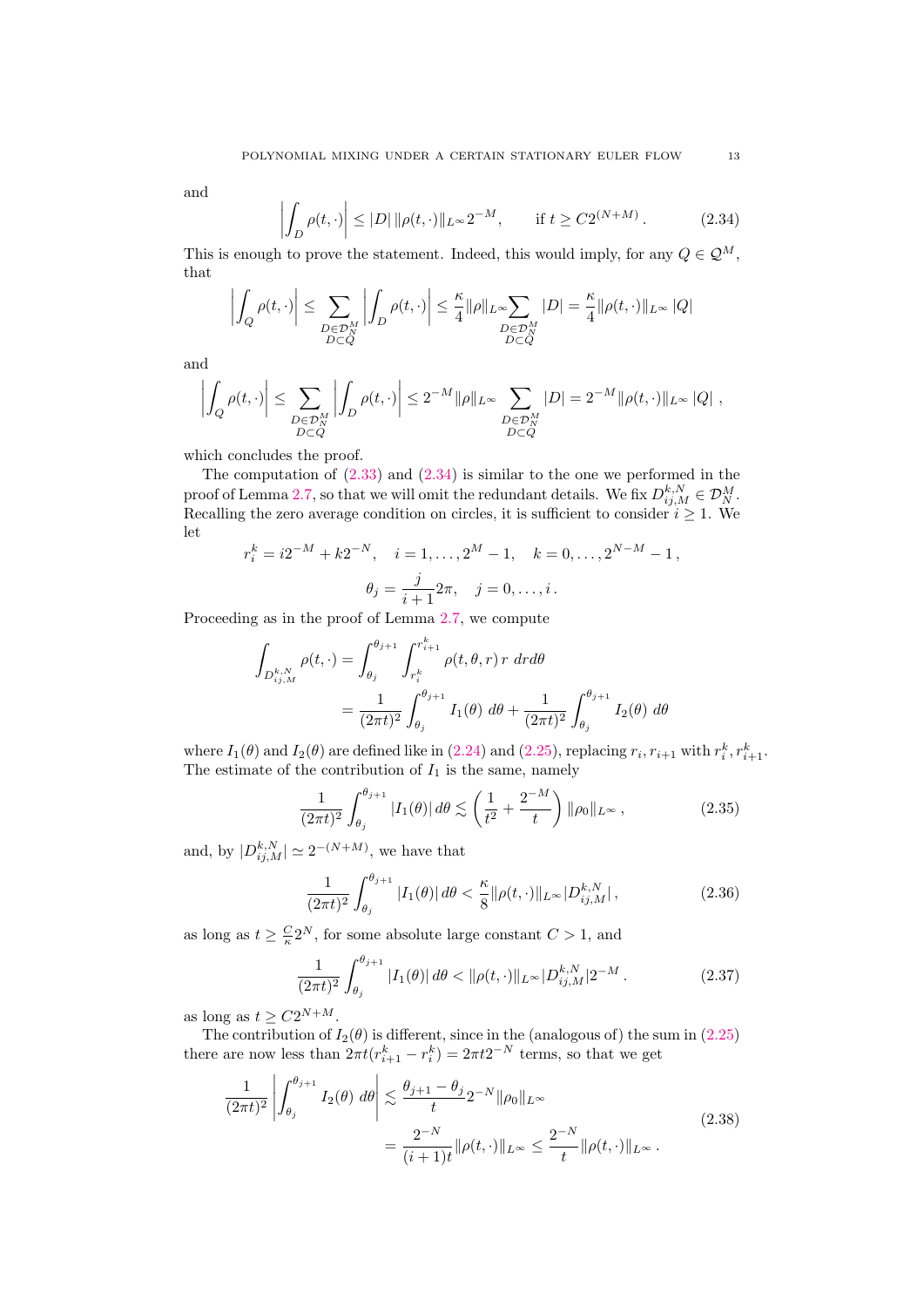Again, by  $|D_{ij,M}^{k,N}| \simeq 2^{-(M+N)}$ , we have that

<span id="page-13-2"></span>
$$
\frac{1}{(2\pi t)^2} \int_{\theta_j}^{\theta_{j+1}} |I_2(\theta)| \, d\theta < \frac{\kappa}{8} \|\rho(t, \cdot)\|_{L^\infty} |D_{ij,M}^{k,N}| \,, \tag{2.39}
$$

as long as  $t \geq \frac{C}{\kappa} 2^N$ , and

<span id="page-13-3"></span>
$$
\frac{1}{(2\pi t)^2} \int_{\theta_j}^{\theta_{j+1}} |I_2(\theta)| \, d\theta < \|\rho(t, \cdot)\|_{L^\infty} |D_{ij,M}^{k,N}| 2^{-M} \,, \tag{2.40}
$$

provided  $t > C2^{M+N}$ . Combining [\(2.36\)](#page-12-1) and [\(2.39\)](#page-13-2), we arrive at [\(2.33\)](#page-11-3), and combining  $(2.37)$  and  $(2.40)$ , we arrive at  $(2.34)$ . This concludes the proof of Lemma [2.8.](#page-11-0)  $\Box$ 

<span id="page-13-1"></span>2.3. Proof of Proposition [2.1.](#page-6-0) We rely on Lemma [2.7,](#page-9-0) in which we established how the average of the solution decays on each annular tile. Given any  $t > 2C\frac{2^N}{\epsilon}$ , where C is the absolute constant of the lemma, we set  $M := \lfloor \log_2(C^{-1}\kappa t) \rfloor$ . We note that  $M > N$ , by  $t > 2C \frac{2^N}{\kappa}$  $\frac{k^N}{\kappa}$ . By definition of M, we also have  $t \geq C \frac{2^M}{\kappa}$ , so that we can apply Lemma [2.7](#page-9-0) and

$$
\left|\oint_Q \rho(t,\cdot)\right| \leq \frac{\kappa}{4} ||\rho(t,\cdot)||_{L^\infty}, \quad \forall Q \in \mathcal{Q}_M,
$$

and then Lemma [2.4](#page-7-4) implies

$$
\mathcal{G}(\rho(t,\cdot))\lesssim \frac{2^{-M}}{\kappa}\,.
$$

Noting  $2^{-M} \leq \frac{2C}{\kappa t}$ , again by definition of M, we arrive at

$$
\mathcal{G}(\rho(t,\cdot)) \lesssim \frac{1}{\kappa^2 t},
$$

as claimed in [\(2.3\)](#page-6-4).

The proof of [\(2.4\)](#page-6-5) is similar. Given  $t \geq 4C2^{2N}$ , with C the large constant of Lemma [2.7,](#page-9-0) we set  $M := \lfloor \frac{1}{2} \log_2 C^{-1} t \rfloor$ . Again we have  $M > N$  and  $t \ge C2^{2M}$ , so that, applying the lemma we get

$$
\left| \oint_{Q} \rho(t, \cdot) \right| \le 2^{-M} \|\rho(t, \cdot)\|_{L^{\infty}}, \quad \forall Q \in \mathcal{Q}_{M}, \tag{2.41}
$$

which implies by Lemma [2.5](#page-7-1) that

$$
\|\rho(t,\cdot)\|_{\dot{H}^{-1}} \leq C \|\rho(t,\cdot)\|_{L^\infty} 2^{-M}.
$$

Now, using  $2^{-M} \lesssim \frac{1}{4}$  $\overline{t}_{\overline{t}}$ , the inequality [\(2.4\)](#page-6-5) follows and the proof is concluded.  $\Box$ 

## 3. Proof Theorems [1.6](#page-2-2) and [1.7](#page-3-2) and of Proposition [1.8](#page-3-3)

<span id="page-13-0"></span>The key point in all the proofs in this section is to approximate  $\rho_0$  by a sequence of piecewise constant data  $\rho_0^N$  of the form  $(2.1)$ , for which we have already proved decay estimates for both the geometric and functional mixing scales. The quantification of the decay of the mixing scale will turn out to strongly depend on the quantification of the approximation of the initial datum.

The approximated data  $\rho_0^N$  are defined, on each  $Q_{ij}^N \in \mathcal{Q}_N$ , in the following way:

$$
\rho_0^N \Big|_{Q_{ij}^N} = (\rho_0)_{Q_{ij}^N} := \int_{Q_{ij}^N} \rho_0 \,. \tag{3.1}
$$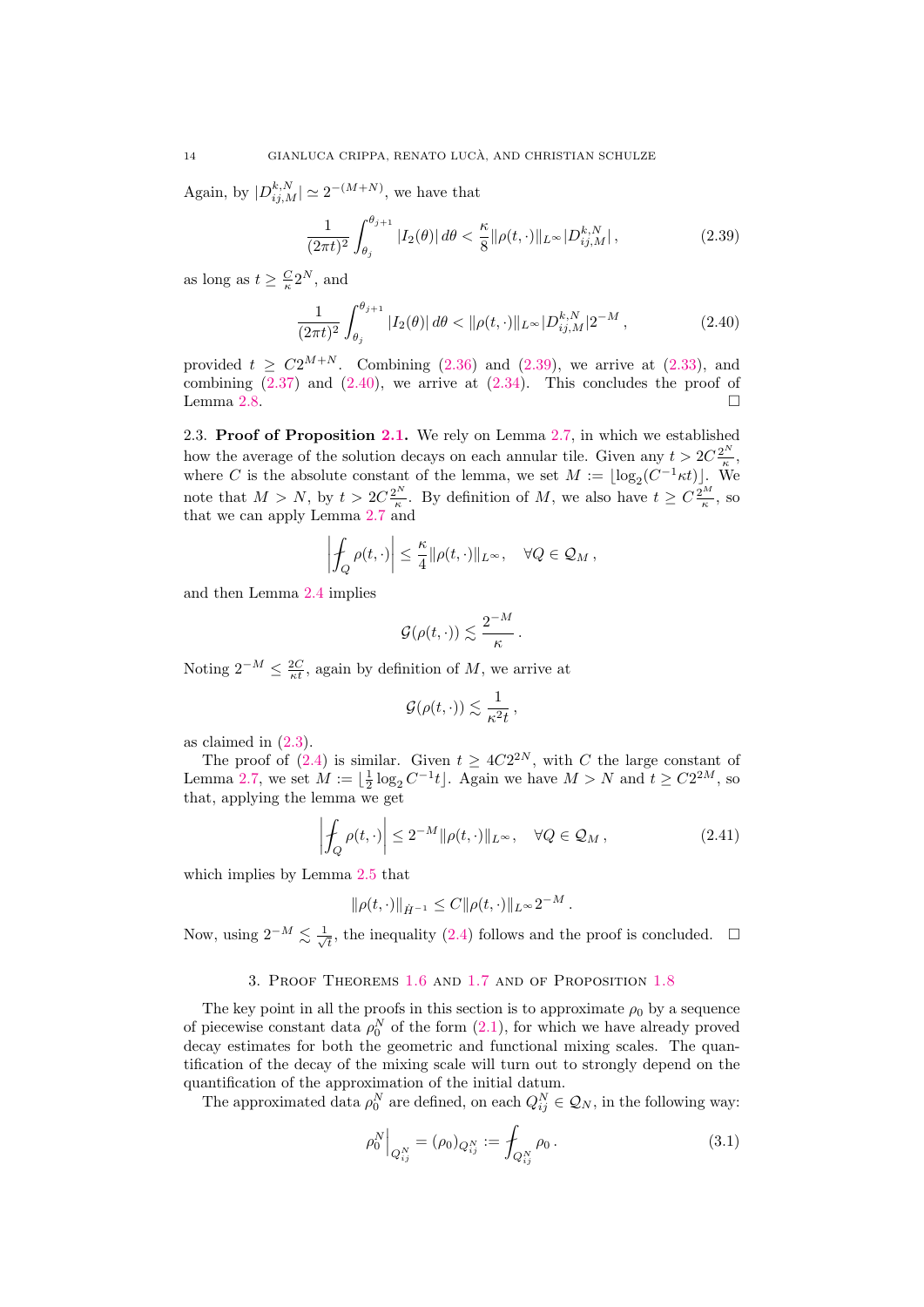Note that  $\rho_0^N$  satisfies Assumption [1.4](#page-2-0) provided  $\rho_0$  satisfies it. Indeed, if we take  $r \in (r_i, r_{i+1}],$  we have

$$
\int_{\partial B_r} \rho_0^N dS_r = \frac{2\pi r}{i+1} \sum_{j=0}^i \rho_0 \Big|_{Q_{ij}^N} = \frac{2\pi r}{i+1} \sum_{j=0}^i \int_{\theta_j}^{\theta_{j+1}} \int_{r_i}^{r_{i+1}} \rho_0(\theta, R) R dR d\theta \qquad (3.2)
$$

$$
= \frac{2\pi r}{i+1} \int_{r_i}^{r_{i+1}} \left( \int_{\theta_0=0}^{\theta_{i+1}=2\pi} \rho_0(\theta, R) d\theta \right) R dR = 0,
$$

where, in the last identity, we have used that  $\rho_0(\cdot, R)$  has zero average on  $[0, 2\pi]$ for almost every  $R$ ; see  $(2.2)$ .

<span id="page-14-0"></span>3.1. Proof of Theorem [1.6.](#page-2-2) Recalling that  $\mathcal{Q}_N$  is a family of sets of bounded eccentricity, by the Lebesgue Differentiation Theorem and Dominated Convergence Theorem we have that

<span id="page-14-1"></span>
$$
\lim_{N \to \infty} \|\rho_0^N - \rho_0\|_{L^1} \to 0. \tag{3.3}
$$

Now let  $M \in \mathbb{N}$  be fixed. By [\(3.3\)](#page-14-1), we can choose N large enough, so that

<span id="page-14-2"></span>
$$
\|\rho_0^N - \rho_0\|_{L^1} \le 2^{-2M} \left(\frac{\kappa}{4}\right)^2 \|\rho_0\|_{L^\infty} \,. \tag{3.4}
$$

Denoting  $\rho^N(t, \cdot)$  the evolution of  $\rho_0^N$  at time t, we define the set

<span id="page-14-4"></span>
$$
A_t^N = \left\{ |\rho^N(t, \cdot) - \rho(t, \cdot)| > \frac{\kappa}{4} ||\rho_0||_{L^\infty} \right\}.
$$
 (3.5)

Using that the flow is measure preserving, by Chebychev inequality and [\(3.4\)](#page-14-2) we have  $\mathbf{v}$ 

<span id="page-14-3"></span>
$$
|A_t^N| = |A_0^N| \le \frac{\|\rho_0^N - \rho_0\|_{L^1}}{\frac{\kappa}{4}\|\rho_0\|_{L^\infty}} \le 2^{-2M} \left(\frac{\kappa}{4}\right). \tag{3.6}
$$

We decompose

<span id="page-14-5"></span>
$$
\left| \oint_{B_{2-M}(x)} \rho(t, \cdot) \right| \le \left| \oint_{B_{2-M}(x)} (\rho - \rho^N)(t, \cdot) \right| + \left| \oint_{B_{2-M}(x)} \rho^N(t, \cdot) \right| \,. \tag{3.7}
$$

Notice that, as a consequence of Proposition [2.1](#page-6-0) with an accuracy parameter  $\kappa/2$ , the second term on the right is bounded by  $\frac{\kappa}{2} ||\rho(t, \cdot)||_{L^{\infty}}$ , for all sufficiently large t. For the first term we can bound

$$
\left| \oint_{B_{2-M}(x)} (\rho - \rho^N)(t, \cdot) \right| \le \left| \frac{1}{\pi 2^{-2M}} \int_{B_{2-M}(x) \cap A_t^N} (\rho - \rho^N)(t, \cdot) \right|
$$

$$
+ \left| \frac{1}{\pi 2^{-2M}} \int_{B_{2-M}(x) \backslash A_t^N} (\rho - \rho^N)(t, \cdot) \right|
$$

$$
\le \frac{1}{\pi 2^{-2M}} 2 \|\rho\|_{L^\infty} |A_t^N| + \sup_{\substack{y \notin A_t^N \\ y \notin A_t^N}} (\rho - \rho^N)(t, y)
$$

$$
\le \frac{\kappa}{4} \|\rho\|_{L^\infty} + \frac{\kappa}{4} \|\rho\|_{L^\infty} \le \frac{\kappa}{2} \|\rho\|_{L^\infty}
$$

where in the last inequality we have used  $(3.6)$  and  $(3.5)$ . Back to  $(3.7)$ , we have shown that

$$
\left| \int_{B_{2-M}(x)} \rho(t, \cdot) \right| \leq \kappa ||\rho||_{L^{\infty}} \tag{3.9}
$$

for all sufficiently large t. Since M was arbitrary, we conclude that  $\mathcal{G}(\rho(t, \cdot)) \to 0$ as  $t \to \infty$ . The proof for the  $\dot{H}^{-1}$  norm is similar. An analogous argument shows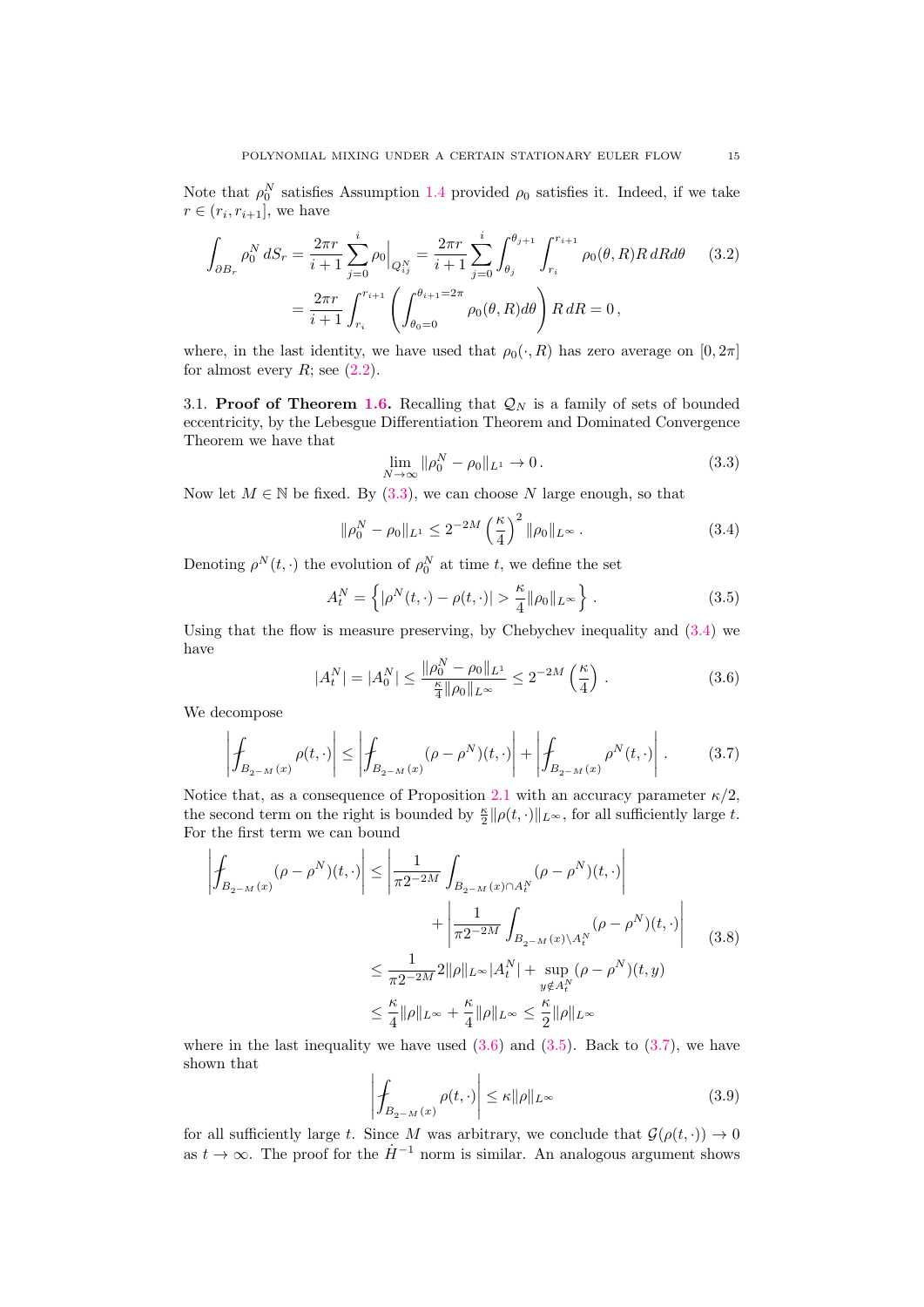that for any  $M \in \mathbb{N}$  and t sufficiently large, we have that

$$
\int_{Q} \rho(t, \cdot) \leq 2C \|\rho\|_{L^{\infty}} 2^{-M}
$$
\n(3.10)

for any  $Q \in \mathcal{Q}_M$ , which implies, by Lemma [2.5,](#page-7-1) that

$$
\|\rho(t,\cdot)\|_{\dot{H}^{-1}} \le C \|\rho\|_{L^\infty} 2^{-M}
$$

for t sufficiently large. Since M is arbitrary, we conclude that  $\|\rho(t, \cdot)\|_{\dot{H}^{-1}} \to 0$  as  $t \to \infty$ .  $t \to \infty$ .

<span id="page-15-0"></span>3.2. Proof of Theorem [1.7.](#page-3-2) (i) If  $\rho_0$  is continuous on  $\overline{B_1}$  and zero on  $\mathbb{R}^2 \setminus \overline{B_1}$ , we can choose  $N$  sufficiently large so that

<span id="page-15-1"></span>
$$
\|\rho(t,\cdot) - \rho^N(t,\cdot)\|_{L^\infty} = \|\rho_0 - \rho_0^N\|_{L^\infty} < \frac{\kappa}{4} \|\rho_0\|_{L^\infty} = \frac{\kappa}{4} \|\rho(t,\cdot)\|_{L^\infty} \,. \tag{3.11}
$$

Now, for all  $t \geq C2^{N+3}/\kappa$  we set

<span id="page-15-2"></span>
$$
M = \lfloor \log_2(C^{-1}\kappa t) \rfloor, \tag{3.12}
$$

where C is the constant in Lemma [2.7.](#page-9-0) This implies  $M > N$  and  $t \geq C2^M/\kappa$ . Notice that for any  $Q_{ij}^M \in \mathcal{Q}_M$  we have

$$
\left| \int_{Q_{ij}^M} \rho(t, \cdot) \right| \le \left| \int_{Q_{ij}^M} \rho(t, \cdot) - \rho^N(t, \cdot) \right| + \left| \int_{Q_{ij}^M} \rho^N(t, \cdot) \right|.
$$
 (3.13)

By [\(3.11\)](#page-15-1), the first term is bounded by  $\frac{\kappa}{4} ||\rho(t, \cdot)||_{L^{\infty}}$ . Using Lemma [2.7,](#page-9-0) the second term is also bounded by  $\frac{\kappa}{4} ||\rho(t, \cdot)||_{L^{\infty}}$ . Recalling Lemma [2.4,](#page-7-4) this gives

<span id="page-15-4"></span>
$$
\mathcal{G}(\rho(t,\cdot)) \leq C \frac{2^{-M}}{\kappa} \leq \frac{2C^2}{\kappa^2 t},
$$

with a possibly larger constant  $C$ , where in the second estimate we have again used definition  $(3.12)$ . This concludes the proof of  $(1.9)$ .

(ii) We now let  $\rho_0$  belong to  $\dot{W}^{\alpha,1}$ , for some  $\alpha \in (0,1]$ . We begin by proving the following inequalities.

<span id="page-15-5"></span>**Claim 1.** Let  $\alpha \in (0,1)$ . Then there exists a constant  $C = C(\alpha)$  such that for all  $N \in \mathbb{N}$  and  $Q \in \mathcal{Q}_N$  we have that

$$
\|\rho_0 - (\rho_0)Q\|_{L^1(Q)} \le C2^{-N\alpha} \iint\limits_{Q\times Q} \frac{|\rho_0(x) - \rho_0(y)|}{|x - y|^{2+\alpha}} dx dy, \tag{3.14}
$$

and there exists a constant C such that for all  $N \in \mathbb{N}$  and  $Q \in \mathcal{Q}_N$  we have that

<span id="page-15-3"></span>
$$
\|\rho_0 - (\rho_0)Q\|_{L^1(Q)} \le C2^{-N} \|\nabla \rho_0\|_{L^1(Q)}.
$$
\n(3.15)

*Proof.* The family of Poincaré inequalities  $(3.15)$  has been already proved in Lemma [2.5.](#page-7-1) In order to prove [\(3.14\)](#page-15-4) we recall that  $|Q| \simeq 2^{-2N}$  and diam  $Q \simeq 2^{-N}$ , so that

$$
\frac{1}{|Q|} \lesssim \frac{2^{-N\alpha}}{|x-y|^{2+\alpha}}, \quad \text{if} \quad (x,y) \in Q \times Q \, .
$$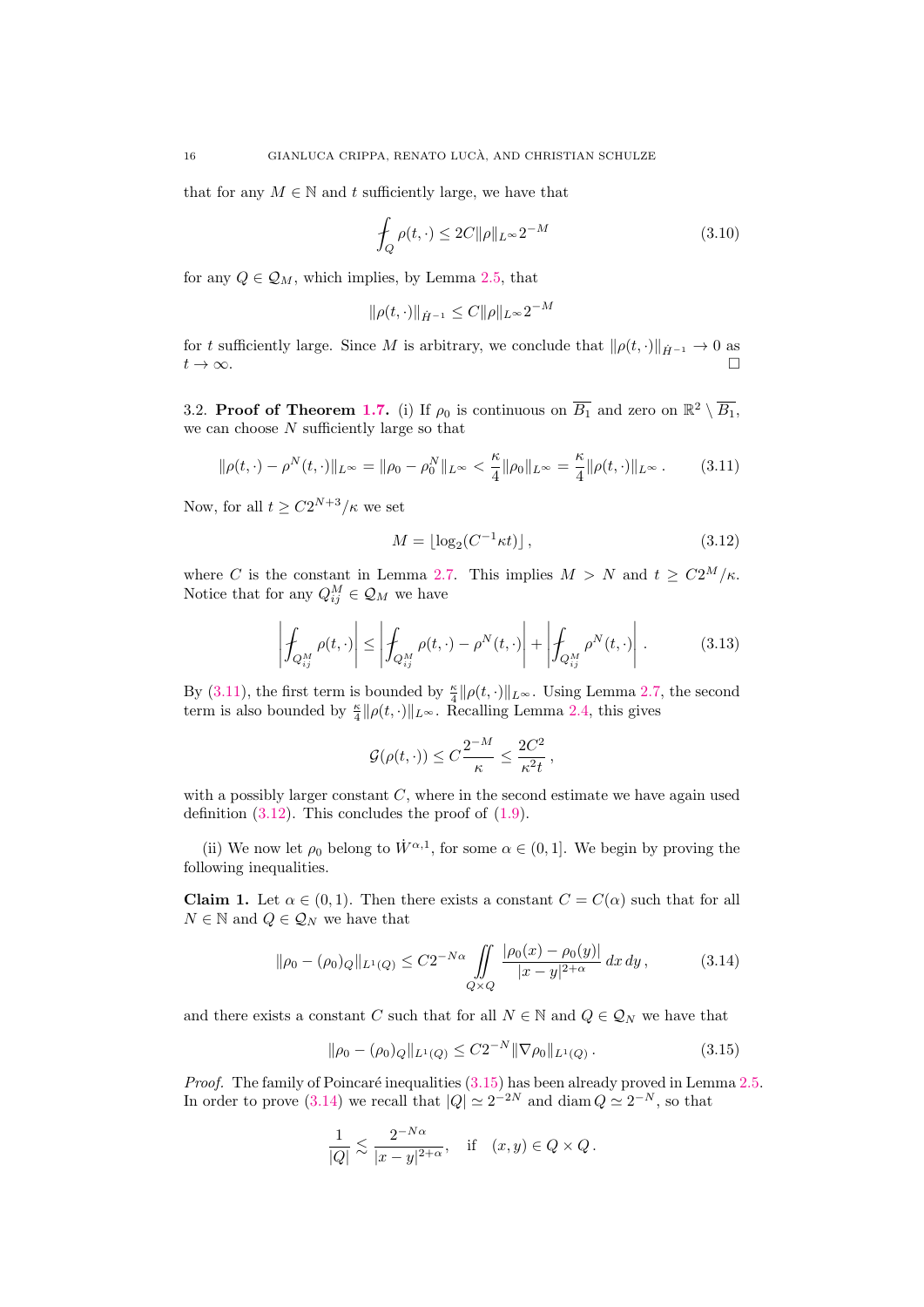Therefore we have

$$
\int_{Q} |\rho_0(y) - (\rho_0)Q| dy = \int_{Q} \left| \rho_0(y) - \oint \rho_0(x)dx \right| dy \qquad (3.16)
$$

$$
\leq \frac{1}{|Q|} \int_{Q} \int_{Q} |\rho_0(y) - \rho_0(x)| dx dy
$$

$$
\lesssim 2^{-N\alpha} \int_{Q} \int_{Q} \frac{|\rho_0(y) - \rho_0(x)|}{|x - y|^{2 + \alpha}} dx dy \qquad \Box
$$

As a consequence of Claim [1,](#page-15-5) we compute the following rate of the approximation for the initial data.

<span id="page-16-4"></span>**Claim 2.** For any  $\alpha \in (0,1]$ , there exists a constant  $C = C(\alpha)$  such that for any  $N\in\mathbb{N}$  we have that

$$
\|\rho_0 - \rho_0^N\|_{L^1} \le C2^{-N\alpha} \|\rho_0\|_{\dot{W}^{\alpha,1}}.
$$
\n(3.17)

*Proof.* Let first  $\alpha = 1$ . Recalling the rescaled Poincaré inequality [\(3.15\)](#page-15-3), we can compute

$$
\|\rho_0 - \rho_0^N\|_{L^1} = \sum_{Q \in \mathcal{Q}_N} \|\rho_0 - (\rho_0)_Q\|_{L^1(Q)}
$$
  

$$
\leq C 2^{-N} \sum_{Q \in \mathcal{Q}_N} \|\nabla \rho_0\|_{L^1(Q)} = C 2^{-N} \|\rho_0\|_{\dot{W}^{1,1}}.
$$
 (3.18)

Similarly, for  $\alpha \in (0,1)$  we compute

$$
\|\rho_0 - \rho_0^N\|_{L^1} = \sum_{Q \in \mathcal{Q}_N} \|\rho_0 - (\rho_0)_Q\|_{L^1(Q)}
$$
  
\n
$$
\leq C2^{-N\alpha} \sum_{Q \in \mathcal{Q}_N} \iint_{Q \times Q} \frac{|\rho_0(x) - \rho_0(y)|}{|x - y|^{2 + \alpha}} dx dy \qquad (3.19)
$$
  
\n
$$
\leq C2^{-N\alpha} \iint_{B_1 \times B_1} \frac{|\rho_0(x) - \rho_0(y)|}{|x - y|^{2 + \alpha}} dx dy
$$
  
\n
$$
= C2^{-N\alpha} \|\rho_0\|_{\dot{W}^{\alpha, 1}} .
$$

We can now go back to the proof of Theorem [1.7\(](#page-3-2)ii). We choose

<span id="page-16-2"></span>
$$
c = c(\kappa, \|\rho_0\|_{\dot{W}^{\alpha,1}}, \|\rho_0\|_{L^\infty})
$$

sufficiently large, in such a way that

<span id="page-16-1"></span>
$$
\|\rho_0\|_{\dot{W}^{\alpha,1}} \le \frac{2^c}{2C^2} \left(\frac{\kappa}{8}\right)^2 \|\rho_0\|_{L^\infty},\tag{3.20}
$$

where the constant C is larger than the one in  $(3.19)$ , twice the one in Lemma [2.8,](#page-11-0) and such that  $|Q| \geq \frac{1}{C} 2^{-2M}$ , for all  $M \in \mathbb{N}$  and all  $Q \in \mathcal{Q}_M$ . Given any

<span id="page-16-0"></span>
$$
t \ge \frac{C}{\kappa} 2^{\frac{2+c}{\alpha}},\tag{3.21}
$$

we set

<span id="page-16-3"></span>
$$
M := \left\lfloor \log_2\left(\frac{\kappa}{C}\right)^{\frac{\alpha}{2}} 2^{-\frac{c}{2}} t^{\frac{\alpha}{2}} \right\rfloor . \tag{3.22}
$$

Notice that by [\(3.21\)](#page-16-0) we have  $M \geq 1$ . We define

$$
\sigma(M) := \left\lceil \frac{2M + c}{\alpha} \right\rceil \tag{3.23}
$$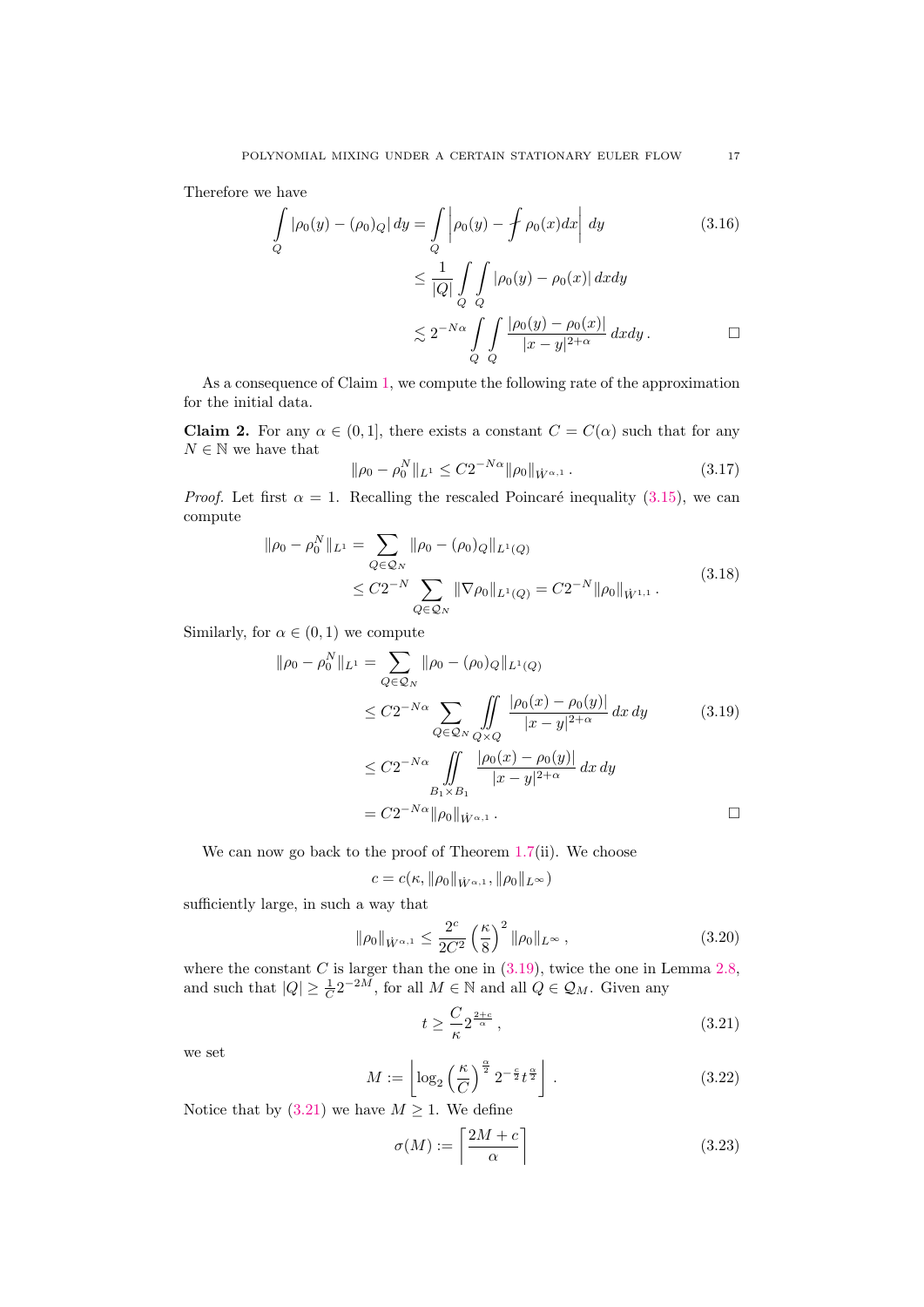and notice that  $\sigma(M) > M$ . By [\(3.22\)](#page-16-3) we have

$$
t \geq \frac{C}{2\kappa} 2^{\sigma(M)},
$$

so that we are allowed to apply Lemma [2.8](#page-11-0) to the solution  $\rho^{\sigma(M)}$ . Let

$$
A_t^{\sigma(M)} = \left\{ |\rho^{\sigma(M)}(t, \cdot) - \rho(t, \cdot)| > \frac{\kappa}{8} ||\rho_0||_{L^\infty} \right\}.
$$
 (3.24)

Using Claim [2](#page-16-4) and [\(3.20\)](#page-16-1), we have that

$$
\|\rho_0^{\sigma(M)} - \rho_0\|_{L^1} \le \frac{1}{2C} 2^{-2M} \left(\frac{\kappa}{8}\right)^2 \|\rho_0\|_{L^\infty},\tag{3.25}
$$

for any  $M \in \mathbb{N}$ . This implies, via Chebychev's inequality, that

<span id="page-17-2"></span>
$$
\left| A_t^{\sigma(M)} \right| = \left| \left\{ \left| \rho_0^{\sigma(M)} - \rho_0 \right| > \frac{\kappa}{8} \|\rho_0\|_{L^\infty} \right\} \right| \le \frac{1}{2C} 2^{-2M} \left( \frac{\kappa}{8} \right) . \tag{3.26}
$$

Let  $Q \in \mathcal{Q}_M$ . We have

$$
\left| \oint_{Q} \rho(t, \cdot) \right| \leq \int_{Q} \left| \rho(t, \cdot) - \rho^{\sigma(M)}(t, \cdot) \right| + \left| \oint_{Q} \rho^{\sigma(M)}(t, \cdot) \right|, \tag{3.27}
$$

and the second term on the right hand side is estimated by  $\frac{\kappa}{4} ||\rho||_{L^{\infty}}$ , using Lemma [2.8](#page-11-0) (recall that  $\sigma(M) > M$ ). In order to bound the first term we need to use [\(3.26\)](#page-17-2). Indeed, recalling also that  $|Q| \geq \frac{1}{C} 2^{-2M}$ , we have

$$
\begin{split} \int_{Q} \Bigl| \rho(t,\cdot)-\rho^{\sigma(M)}(t,\cdot)\Bigr| &\leq C 2^{2M} \!\! \int_{Q \cap A^{\sigma(M)}_t} \Bigl| \rho(t,\cdot)-\rho^{\sigma(M)}(t,\cdot)\Bigr| \\ &\qquad \qquad + \frac{1}{|Q|} \int_{Q \setminus A^{\sigma(M)}_t} \Bigl| \rho(t,\cdot)-\rho^{\sigma(M)}(t,\cdot)\Bigr| \\ &\leq C 2^{2M} 2\|\rho\|_{L^\infty} \left| A^{\sigma(M)}_t\right| + \frac{\kappa}{8}\|\rho\|_{L^\infty} \\ &\leq \frac{\kappa}{4}\|\rho\|_{L^\infty} \, . \end{split}
$$

In conclusion, we have shown that the averages of  $\rho^{\sigma(M)}$  over the elements of  $\mathcal{Q}_M$  are bounded by  $\frac{\kappa}{2} ||\rho||_{L^\infty}$ , as long as t satisfies [\(3.21\)](#page-16-0). By Lemma [2.4,](#page-7-4) this implies that

$$
\mathcal{G}(\rho(t,\cdot)) \le \frac{C}{\kappa} 2^{-M},\tag{3.28}
$$

but, recalling  $(3.22)$ , we also have

<span id="page-17-0"></span>
$$
\frac{C}{\kappa}2^{-M} \le \left(\frac{C}{\kappa}\right)^{1+\frac{\alpha}{2}} 2^{1+\frac{c}{2}} t^{-\frac{\alpha}{2}},\tag{3.29}
$$

so that  $(1.10)$  has been proved.

<span id="page-17-1"></span>3.3. Proof of Proposition [1.8.](#page-3-3) (i) We are assuming that  $\rho_0 \in C^{0,\alpha}$ , for some  $\alpha \in (0, 1]$ . Let us start by proving the following claim.

<span id="page-17-4"></span>Claim 3. We have

<span id="page-17-3"></span>
$$
\|\rho(t,\cdot) - \rho^N(t,\cdot)\|_{L^\infty} \le C \|\rho_0\|_{C^{0,\alpha}} 2^{-N\alpha},\tag{3.30}
$$

for all  $N \in \mathbb{N}$  and for some absolute constant C, where

$$
\|\rho_0\|_{C^{0,\alpha}} = \|\rho_0\|_{L^\infty} + \sup_{x,y \in B_1, x \neq y} \frac{|\rho_0(x) - \rho_0(y)|}{|x - y|^\alpha}.
$$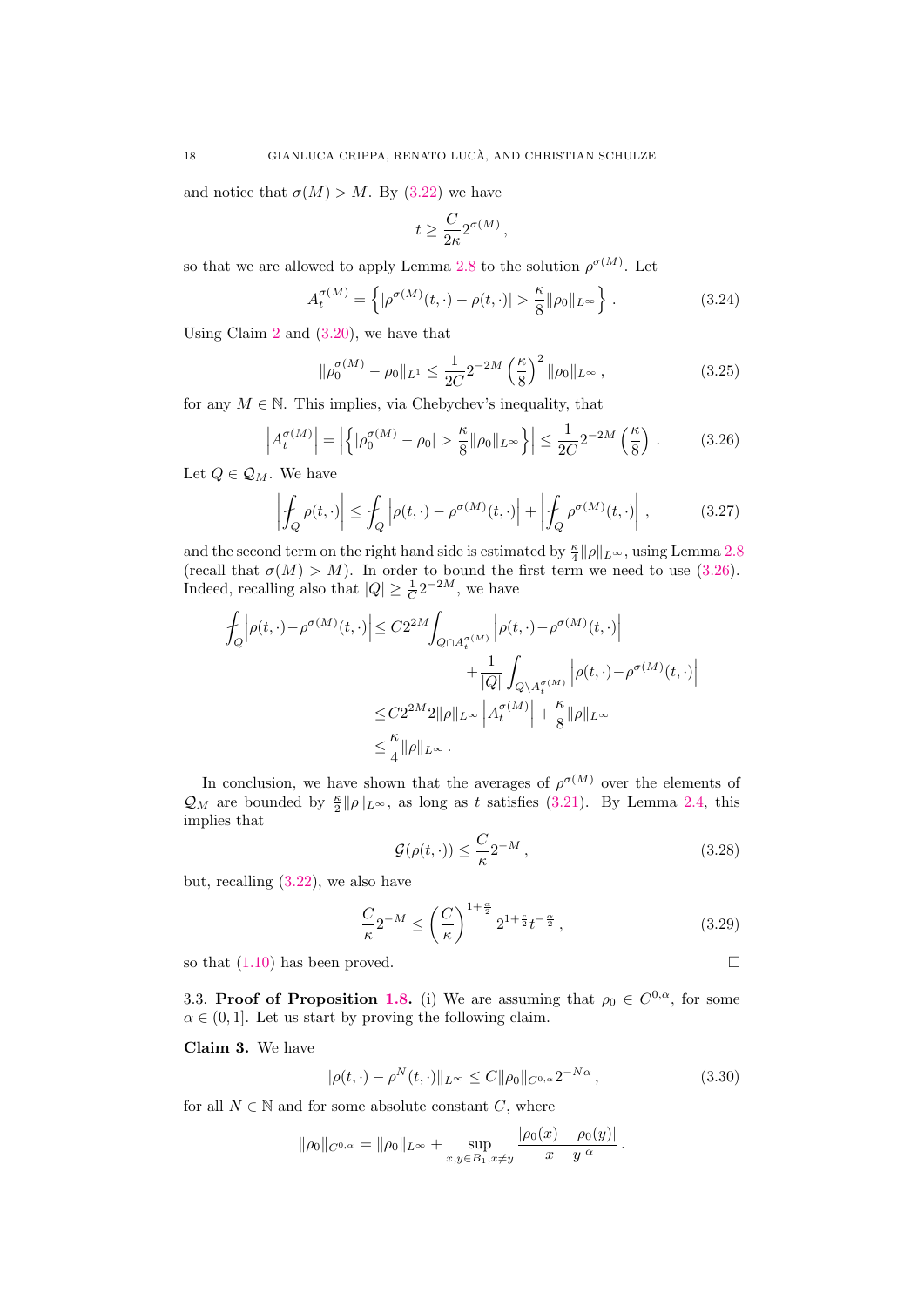Proof. Clearly

$$
\|\rho(t,\cdot)-\rho^N(t,\cdot)\|_{L^\infty} = \|\rho_0-\rho_0^N\|_{L^\infty}.
$$

On the other hand, if  $x \in Q$ , with  $Q \in \mathcal{Q}_N$ , we can bound

$$
\left|\rho_0(x) - \rho_0^N(x)\right| \le \int_Q |\rho_0(x) - \rho_0(y)| dy
$$
  
\n
$$
\le ||\rho_0||_{C^{0,\alpha}} \int_Q |x - y|^{\alpha} dy \lesssim ||\rho_0||_{C^{0,\alpha}} 2^{-N\alpha},
$$
  
\nhave used that  $\text{diam}(Q) \lesssim 2^{-N}.$ 

where we have used that  $\text{diam}(Q) \lesssim 2^{-N}$ .

We can now pass to the proof of Proposition [1.8\(](#page-3-3)i). Let

<span id="page-18-3"></span>
$$
t \ge (8C)^{\frac{\alpha+1}{\alpha}} \left( \frac{\|\rho_0\|_{C^{0,\alpha}}}{\|\rho_0\|_{L^\infty}} \right)^{\frac{1}{\alpha}},\tag{3.31}
$$

where  $C > 1$  is larger than the constants in Lemma [2.8](#page-11-0) and in [\(3.30\)](#page-17-3). Then we set

<span id="page-18-4"></span>
$$
M = \left\lfloor \log_2 \left( \left( \frac{\|\rho_0\|_{L^\infty}}{\|\rho_0\|_{C^{0,\alpha}}} \right)^{\frac{1}{\alpha+1}} \frac{t^{\frac{\alpha}{\alpha+1}}}{2C} \right) \right\rfloor. \tag{3.32}
$$

Notice that

<span id="page-18-7"></span>
$$
2^{-M} < \left(\frac{\|\rho_0\|_{C^{0,\alpha}}}{\|\rho_0\|_{L^\infty}}\right)^{\frac{1}{\alpha+1}} \frac{4C}{t^{\frac{\alpha}{\alpha+1}}} \,. \tag{3.33}
$$

Moreover,  $(3.31)$  ensures that  $M \geq 1$ . Finally we set

<span id="page-18-5"></span>
$$
\sigma(M) = \left\lceil \log_2 \left( \left( \frac{2C \|\rho_0\|_{C^{0,\alpha}}}{\|\rho_0\|_{L^\infty}} 2^M \right)^{\frac{1}{\alpha}} \right) \right\rceil. \tag{3.34}
$$

Notice that  $\sigma(M) \geq M + 1$  and

<span id="page-18-6"></span>
$$
C2^{-\sigma(M)\alpha} \|\rho_0\|_{C^{0,\alpha}} \le \frac{1}{2} 2^{-M} \|\rho_0\|_{L^\infty} \,. \tag{3.35}
$$

Again by [\(3.32\)](#page-18-4), we see that

<span id="page-18-0"></span>
$$
t > 2C2^{M} \left( 2C \frac{\|\rho_0\|_{C^{0,\alpha}}}{\|\rho_0\|_{L^{\infty}}} 2^{M} \right)^{\frac{1}{\alpha}}, \qquad (3.36)
$$

and, by [\(3.34\)](#page-18-5), that

$$
\left(2C\frac{\|\rho_0\|_{C^{0,\alpha}}}{\|\rho_0\|_{L^\infty}}2^M\right)^{\frac{1}{\alpha}}>\frac{2^{\sigma(M)}}{2},
$$

so that we have  $t \geq C2^{M+\sigma(M)}$ , namely (using also  $\sigma(M) \geq M+1$ ) we are under the assumptions of Lemma [2.8,](#page-11-0) when we consider the solution  $\rho^{\sigma(M)}$ . Thus, for any  $Q \in \mathcal{Q}_M$ , we can bound

$$
\left| \oint_{Q} \rho(t, \cdot) \right| \leq \left| \oint_{Q} \rho(t, \cdot) - \rho^{\sigma(M)}(t, \cdot) \right| + \left| \oint_{Q} \rho^{\sigma(M)}(t, \cdot) \right|.
$$
 (3.37)

Both the terms on the right hand side are bounded by  $\frac{1}{2}2^{-M} \|\rho(t, \cdot)\|_{L^{\infty}}$ , the first one because of Claim [3](#page-17-4) and the inequality [\(3.35\)](#page-18-6), the second one as consequence of Lemma [2.8.](#page-11-0) Hence the statement follows by Lemma [2.5.](#page-7-1) Indeed, recalling also [\(3.33\)](#page-18-7), we arrive at

<span id="page-18-2"></span>
$$
\|\rho(t,\cdot)\|_{\dot{H}^{-1}} \leq C2^{-M} \|\rho_0\|_{L^\infty} \leq 4C^2 \|\rho_0\|_{C^{0,\alpha}}^{\frac{1}{\alpha+1}} \|\rho_0\|_{L^\infty}^{\frac{\alpha}{\alpha+1}} t^{-\frac{\alpha}{\alpha+1}},\tag{3.38}
$$

so that the proof of [\(1.11\)](#page-3-5) is concluded.

(ii) The proof is a variation of that of Theorem  $1.7$ (ii). Let us take

<span id="page-18-1"></span>
$$
t \geq C8^{\frac{\alpha+4}{\alpha}} 2^{\frac{c}{\alpha}},\tag{3.39}
$$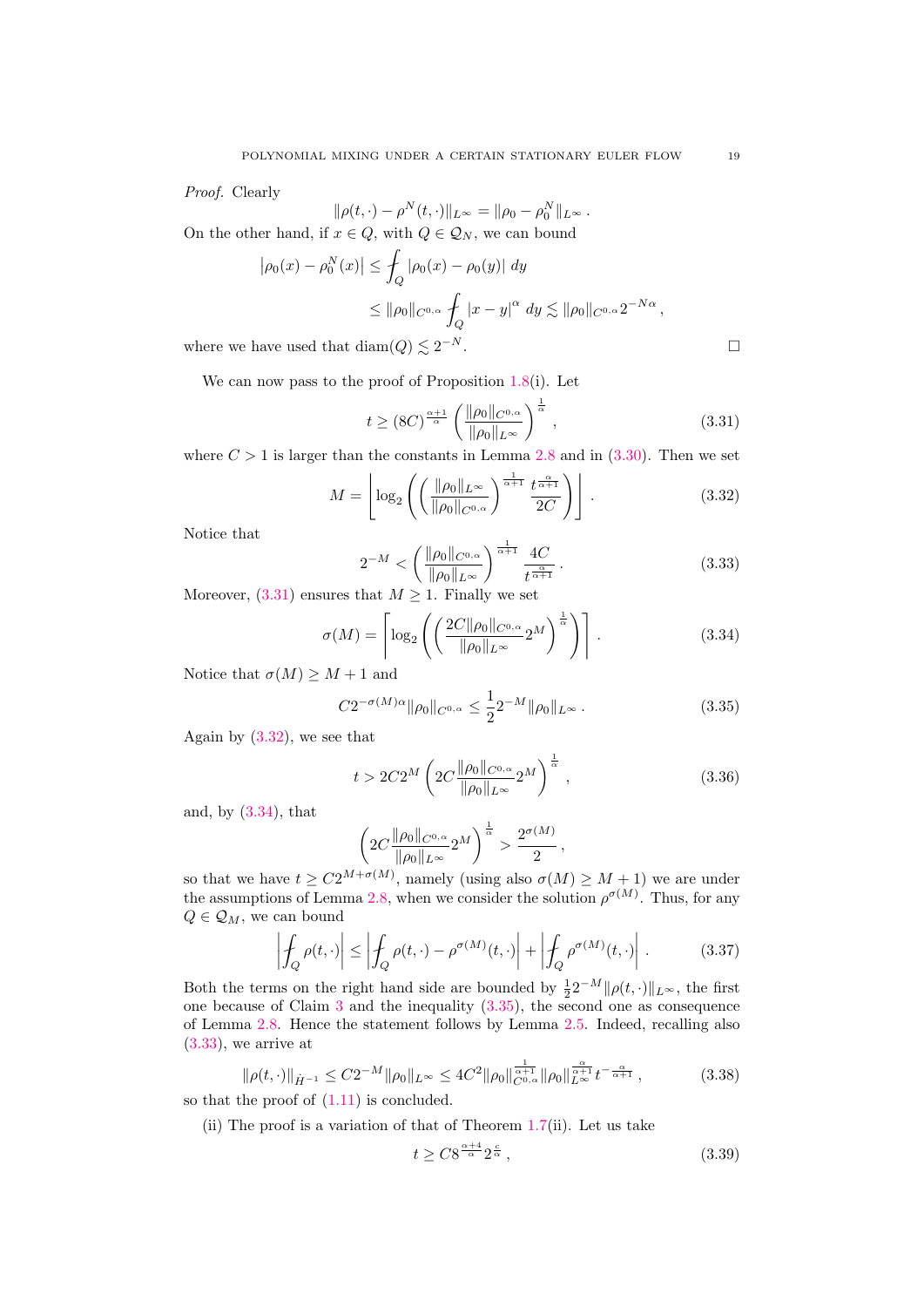where  $C$  is as before and  $c$  is sufficiently large so that

<span id="page-19-1"></span>
$$
\|\rho_0\|_{\dot{W}^{\alpha,1}} \le \frac{2^c}{2C^2} \|\rho_0\|_{L^\infty} \,. \tag{3.40}
$$

Setting

<span id="page-19-3"></span>
$$
M := \left\lfloor \log_2 \frac{1}{2} C^{-\frac{\alpha}{\alpha+4}} 2^{-\frac{c}{\alpha+4}} t^{\frac{\alpha}{\alpha+4}} \right\rfloor , \qquad (3.41)
$$

a similar argument as in the proof of Theorem [1.7\(](#page-3-2)ii) shows that for

<span id="page-19-4"></span>
$$
\sigma(M) := \left\lceil \frac{4M + c}{\alpha} \right\rceil \tag{3.42}
$$

we have that

$$
\|\rho_0^{\sigma(M)} - \rho_0\|_{L^1} \le \frac{1}{2C} 2^{-4M} \|\rho_0\|_{L^\infty} \,. \tag{3.43}
$$

Thus, using Chebychev's inequality, we have that

$$
\left| A_t^{\sigma(M)} \right| = \left| \left\{ \left| \rho^{\sigma(M)}(t, \cdot) - \rho(t, \cdot) \right| > 2^{-M} \|\rho_0\|_{L^\infty} \right\} \right| \le \frac{1}{2C} 2^{-3M} \,. \tag{3.44}
$$

We bound

$$
\left| \oint_{Q} \rho(t, \cdot) \right| \leq \oint_{Q} \left| \rho(t, \cdot) - \rho^{\sigma(M)}(t, \cdot) \right| + \left| \oint_{Q} \rho^{\sigma(M)}(t, \cdot) \right| \tag{3.45}
$$

for all  $Q \in \mathcal{Q}_M$ . The second term is bounded by  $2^{-M} ||\rho||_{L^{\infty}}$  by Lemma [2.8,](#page-11-0) that we are allowed to apply beacuse  $t \geq C2^{M+\sigma(M)}$  and  $\sigma(M) > M \geq 1$ , looking at  $(3.39)$ ,  $(3.41)$ , and  $(3.42)$ . The same argument used in the proof of  $(1.10)$  now shows that the second term is also bounded by  $2^{-M} ||\rho||_{L^{\infty}}$ . In conclusion, we have shown that the average of  $\rho(t, \cdot)$  over the elements of  $\mathcal{Q}_M$  is bounded by  $2\|\rho\|_{L^{\infty}}2^{-M}$ . Thus Lemma [2.5](#page-7-1) implies that

$$
\|\rho(t,\cdot)\|_{\dot{H}^{-1}} \le C \|\rho_0\|_{L^\infty} 2^{-M},\tag{3.46}
$$

and, noting that (see  $(3.41)$ )

<span id="page-19-2"></span>
$$
2^{-M} \le 4C^{1+\frac{\alpha}{\alpha+4}} 2^{\frac{c}{\alpha+4}} t^{-\frac{\alpha}{\alpha+4}}, \tag{3.47}
$$

the proof of  $(1.12)$  is concluded.

### 4. Appendix: Necessity of Assumption [1.4](#page-2-0)

In Proposition [4.1](#page-19-0) we show that, if the geometric mixing scale of a solution decays to zero for any accuracy parameter  $\kappa \in (0,1)$ , then such a solution converges to zero weakly in  $L^2$ . This would not be the case just assuming decay for a given fixed  $\kappa$ , as pointed out in Remark [1.10.](#page-4-0) This fact is then used in Proposition [4.4](#page-21-0) to show that the zero average condition of Assumption [1.4](#page-2-0) is necessary for any bounded initial density in order to get mixed (in either geometric or functional sense) by the velocity field u.

<span id="page-19-0"></span>**Proposition 4.1.** Let  $\rho_0 \in L^{\infty}$  supported in  $\overline{B_1}$  be an initial datum for which  $\lim_{t\to\infty}\mathcal{G}(\rho(t,\cdot))\to 0$  for all  $\kappa\in(0,1)$ . Then  $\rho(t,\cdot)$  converges to zero weakly in  $L^2$ as  $t \to \infty$ .

Remark 4.2. Notice that in the above proposition we are using neither the precise form of the velocity field, nor the fact that the domain is the unit disk. This is a general result relating the decay to zero of the geometric mixing scale to the weak convergence to zero.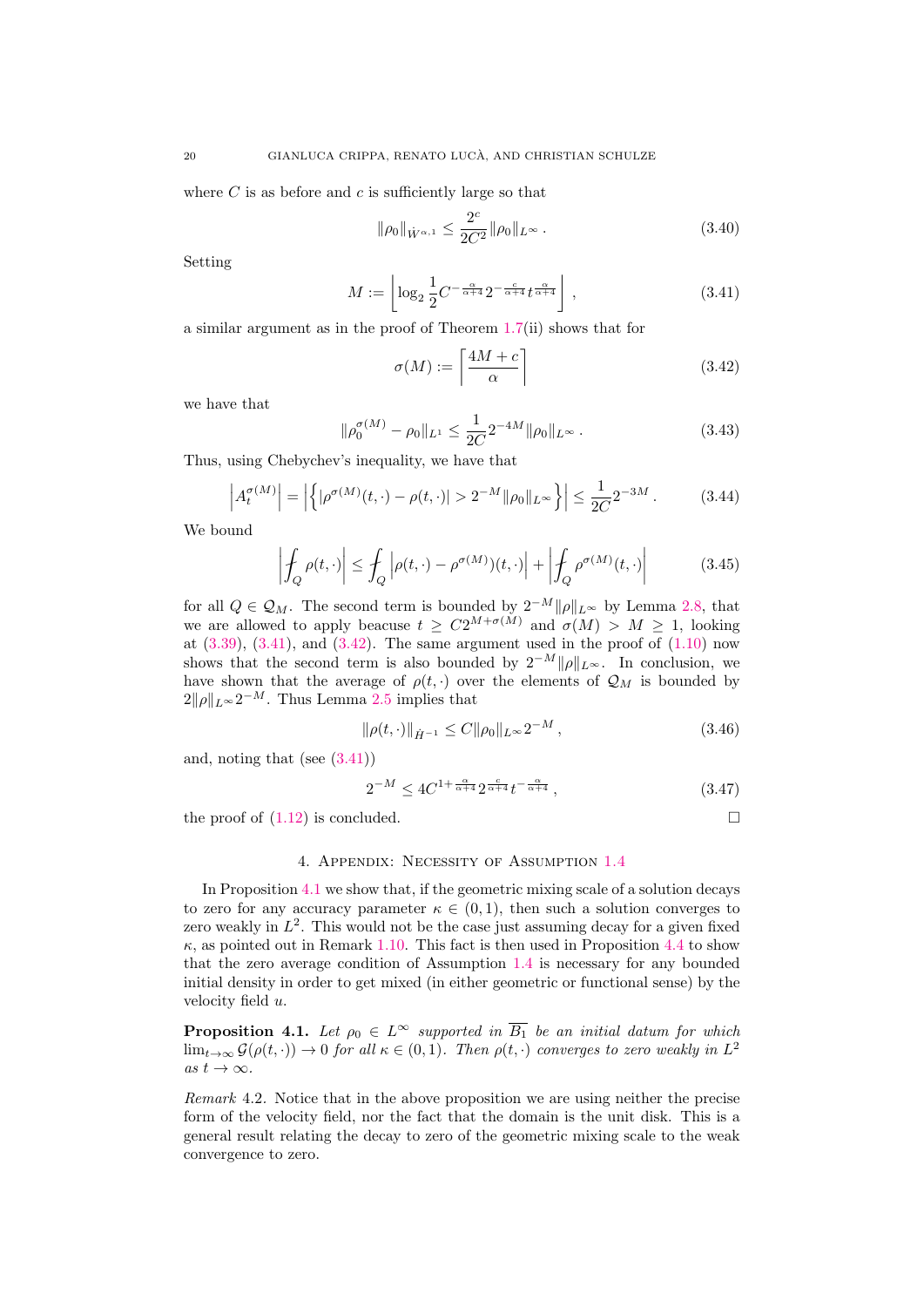*Proof of Proposition [4.1.](#page-19-0)* By the density of continuous functions in  $L^2$  it suffices to show that we have

$$
\lim_{t \to \infty} \int_{B_1} \rho(t, x) \phi(x) \ dx = 0,
$$

for all  $\phi \in C(\overline{B_1})$ . Let  $\delta > 0$  be given. Our goal is to show that there exists a time  $t_0$  such that

<span id="page-20-6"></span>
$$
\left| \int_{B_1} \rho(t, x) \phi(x) \, dx \right| \le \delta \tag{4.1}
$$

for all  $t \ge t_0$ . Since  $\phi$  is continuous there exists  $\bar{\epsilon} = \bar{\epsilon}(\delta, \phi)$  such that  $|\phi(x) - \phi(y)| \le$  $\frac{\delta}{3}(\|\rho\|_{L^\infty}\pi)^{-1}$  for all  $y \in B_{\epsilon}(x)$  for all  $0 < \epsilon \leq \overline{\epsilon}$ . Furthermore, we choose a finite  $\lim_{3 \leq \|B\| \leq N}$  for an  $y \in B_{\epsilon}(x)$  for an  $0 < \epsilon$ <br>family of disjoint disks  $B^1, \ldots, B^N$  such that

<span id="page-20-1"></span>
$$
B^i \subset B_1, \quad \text{diam } B^i \le \bar{\epsilon}, \quad \text{ and } \quad |A| \le \frac{\delta}{3} \left( \| \rho \|_{L^\infty} \| \phi \|_{L^\infty} \right)^{-1}, \tag{4.2}
$$

where  $A = B_1 \setminus \bigcup_{i=1}^N B^i$ . Let  $x_i$  be the centers of the disks  $B^i$ . We have that

<span id="page-20-2"></span>
$$
\left| \int_{B_1} \rho(t, x) \phi(x) dx \right| \leq \sum_{i=1}^N |\phi(x_i)| \left| \int_{B^i} \rho(t, x) dx \right|
$$
  
+ 
$$
\sum_{i=1}^N \max_{x \in B^i} |\phi(x) - \phi(x_i)| \int_{B^i} |\rho(t, x)| dx
$$
  
+ 
$$
\int_A |\phi(x)\rho(t, x)| dx
$$
  
=  $I + II + III$ .

Since  $\lim_{t\to\infty} \mathcal{G}(\rho(t,\cdot)) \to 0$  for all  $\kappa \in (0,1)$ , using the forthcoming Lemma [4.3](#page-20-0) with  $r = r_i = \frac{1}{2} \operatorname{diam} B_i$ , taking  $t_0$  the maximum of the  $\bar{t}(r_i, \cdot)$ , and choosing

$$
\kappa = \frac{\delta}{3} \left( \|\rho\|_{L^\infty} \sum_{i=1}^N |\phi(x_i)| \cdot |B^i| \right)^{-1}
$$

we have that, for all  $t > t_0$ 

<span id="page-20-3"></span>
$$
I = \sum_{i=1}^{N} |\phi(x_i)| \left| \int_{B^i} \rho(t, x) dx \right| \le \sum_{i=1}^{N} |\phi(x_i)| \cdot |B^i| \, \|\rho\|_{L^\infty} \kappa \le \frac{\delta}{3} \,. \tag{4.4}
$$

For the second term we have that

<span id="page-20-4"></span>
$$
II \le \frac{\delta}{3} (\|\rho\|_{L^{\infty}} \pi)^{-1} \sum_{i=1}^{N} \int_{B^i} |\rho(t, x)| dx \le \frac{\delta}{3}.
$$
 (4.5)

Finally, by [\(4.2\)](#page-20-1) we can estimate

<span id="page-20-5"></span>
$$
III \le |A| \|\rho\|_{L^{\infty}} \|\phi\|_{L^{\infty}} \le \frac{\delta}{3}.
$$
\n(4.6)

Hence combining  $(4.3)$  with equations  $(4.4)$ ,  $(4.5)$ , and  $(4.6)$ , we have shown  $(4.1)$ , which completes the proof of Proposition [4.1.](#page-19-0)  $\Box$ 

<span id="page-20-0"></span>**Lemma 4.3.** Let  $\rho_0 \in L^{\infty}$  supported in  $\overline{B_1}$  be an initial datum for which we have  $\lim_{t\to\infty}\mathcal{G}(\rho(t,\cdot))\to 0$  for all  $\kappa\in(0,1)$ . Then  $\forall r>0, \kappa>0$  there exists a time  $\bar{t} = \bar{t}(r, \kappa)$  such that

<span id="page-20-7"></span>
$$
\left| \oint_{B_r(x)} \rho(t, y) \, dy \right| \le \kappa ||\rho||_{\infty} \tag{4.7}
$$

for all x and all  $t \geq \overline{t}$ .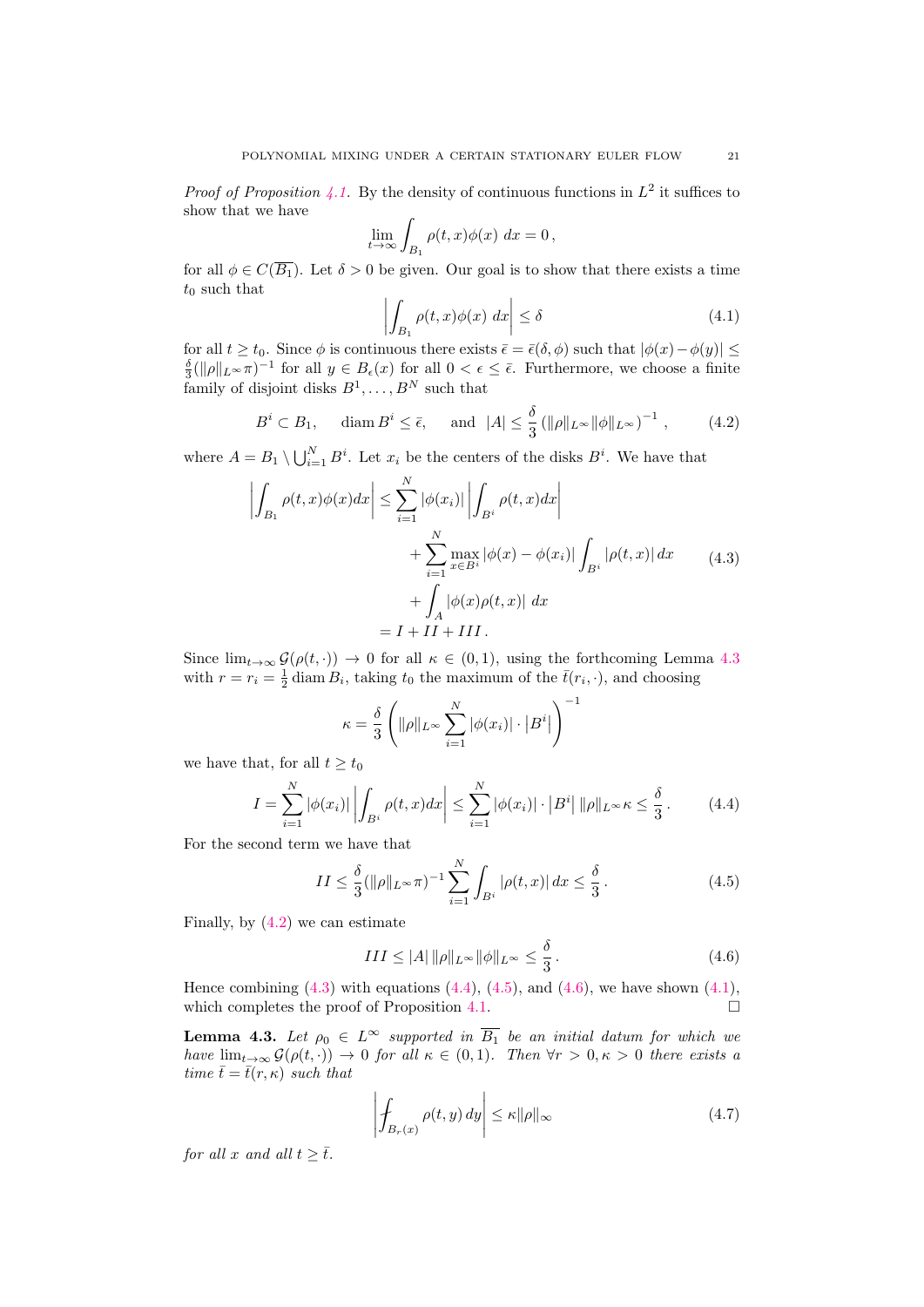*Proof.* Fix  $\kappa > 0$  and  $r > 0$ . Our goal is to find a time  $\bar{t}$  such that [\(4.7\)](#page-20-7) holds. Since for  $\kappa' = \kappa/2$  we have that  $\mathcal{G}_{\kappa'}(\rho(t, \cdot)) \to 0$ , there exists a time  $\bar{t}$ , such that for all  $t \geq \bar{t}$  there exists a radius  $\delta = \delta(t) \leq \frac{\kappa}{12}r$  such that

<span id="page-21-2"></span>
$$
\left| \oint_{B_{\delta(t)}(x)} \rho(t, y) \, dy \right| < \frac{\kappa}{2} \|\rho\|_{\infty} \tag{4.8}
$$

for all x. For an arbitrary x and  $t \geq \overline{t}$  we have (hereafter  $\delta = \delta(t)$ )

$$
\int_{B_r(x)} \int_{B_\delta(z)} \rho(t, y) \, dy \, dz = \frac{1}{|B_\delta|} \int_{B_r(x)} \int_{B_{r+\delta}(x)} 1_{B_\delta(z)}(y) \rho(t, y) \, dy \, dz \n= \frac{1}{|B_\delta|} \int_{B_{r+\delta}(x)} \rho(t, y) \int_{B_r(x)} 1_{B_\delta(y)}(z) \, dz \, dy \n= \frac{1}{|B_\delta|} \int_{B_{r-\delta}(x)} \rho(t, y) \int_{B_r(x)} 1_{B_\delta(y)}(z) \, dz \, dy \n+ \frac{1}{|B_\delta|} \int_{B_{r+\delta}(x) \setminus B_{r-\delta}(x)} \rho(t, y) \int_{B_r(x)} 1_{B_\delta(y)}(z) \, dz \, dy \n= \int_{B_{r-\delta}(x)} \rho(t, y) \, dy \n+ \frac{1}{|B_\delta|} \int_{B_{r+\delta}(x) \setminus B_{r-\delta}(x)} \rho(t, y) \int_{B_r(x)} 1_{B_\delta(y)}(z) \, dz \, dy,
$$
\n(4.9)

where as usual  $1_A(x) = 1$  if  $x \in A$  and  $1_A(x) = 0$  if  $x \notin A$ . Namely, we proved the identity

$$
\int_{B_{r-\delta}(x)} \rho(t,y) \, dy = \int_{B_r(x)} \int_{B_{\delta}(z)} \rho(t,y) \, dy \, dz \tag{4.10}
$$
\n
$$
- \frac{1}{|B_{\delta}|} \int_{B_{r+\delta}(x) \setminus B_{r-\delta}(x)} \rho(t,y) \int_{B_r(x)} \mathbb{1}_{B_{\delta}(y)}(z) \, dz \, dy
$$

Since

$$
\left| \oint_{B_r(x)} \rho(t, y) dy \right| \leq \frac{1}{|B_r|} \left| \int_{B_{r-\delta}(x)} \rho(t, y) dy \right| + ||\rho||_{\infty} \frac{|B_r \setminus B_{r-\delta}|}{|B_r|}
$$
(4.11)

using  $(4.10)$ , triangle inequality and  $(4.8)$  we arrive to

$$
\left| \oint_{B_r(x)} \rho(t, y) dy \right| \le \left| \oint_{B_r(x)} \oint_{B_\delta(z)} \rho(t, y) dy dz \right| + ||\rho||_{\infty} \frac{|B_{r+\delta} \setminus B_{r-\delta}|}{|B_r|} + ||\rho||_{\infty} \frac{|B_r \setminus B_{r-\delta}|}{|B_r|} \tag{4.12}
$$
\n
$$
\le \left( \frac{\kappa}{2} + 4 \frac{\delta}{r} + 2 \frac{\delta}{r} \right) ||\rho||_{\infty}.
$$

Hence, using that  $\delta = \delta(t) \leq \frac{\kappa}{12}r$ , we conclude that

$$
\left| \oint_{B_r(x)} \rho(t, y) \, dy \right| \le \kappa ||\rho||_{\infty} \tag{4.13}
$$

for all x and all  $t \geq \overline{t}$ .

<span id="page-21-1"></span> $\Box$ 

<span id="page-21-0"></span>**Proposition 4.4.** Let  $\rho_0 \in L^{\infty}$  supported in  $\overline{B_1}$  be a mean-free initial datum for which  $\lim_{t\to\infty} ||\rho(t,\cdot)||_{\dot{H}^{-1}} = 0$  or  $\lim_{t\to\infty} \mathcal{G}(\rho(t,\cdot)) = 0$  for all  $\kappa \in (0,1)$ . Then  $\rho_0$ has to satisfy Assumption [1.4.](#page-2-0)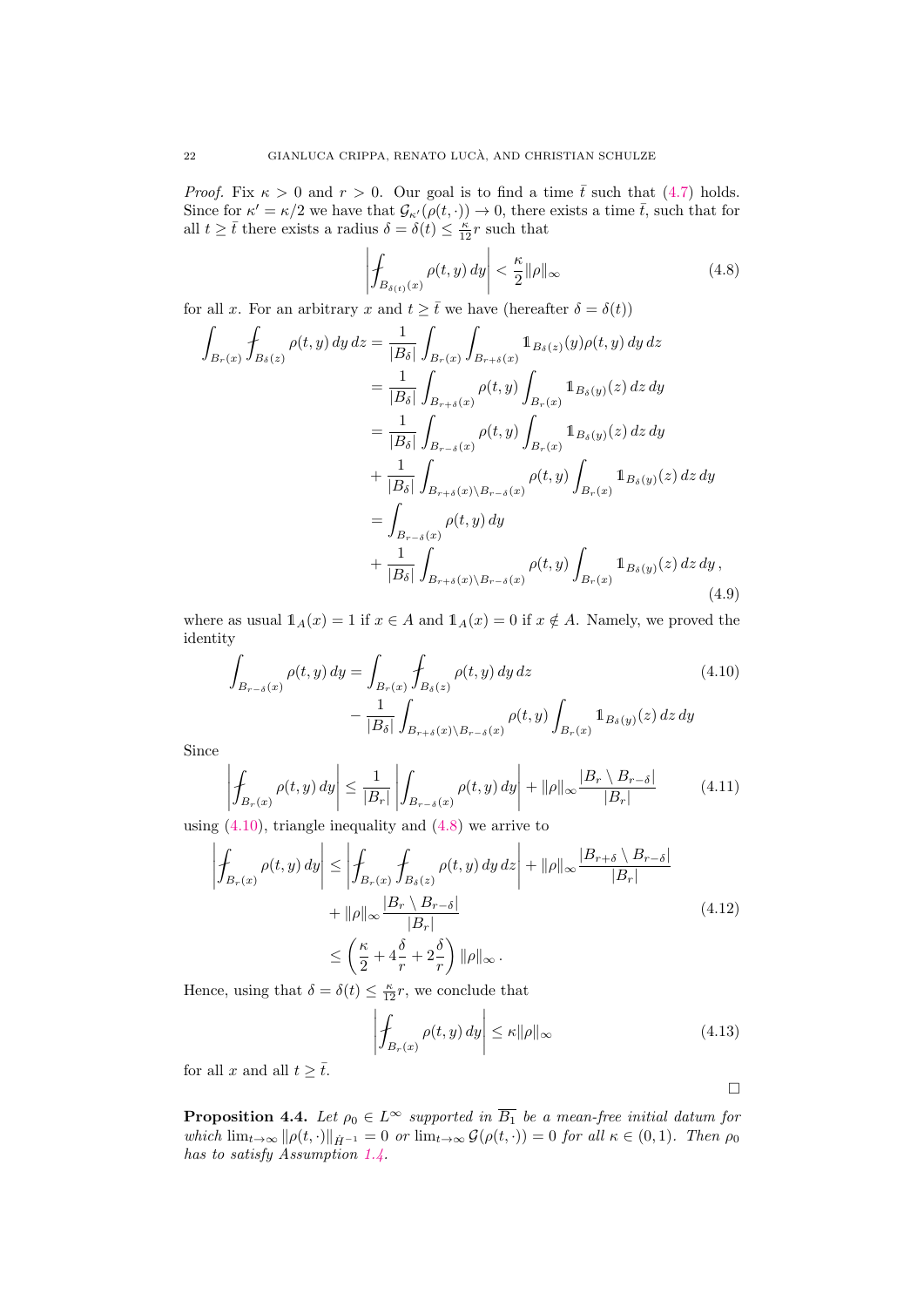*Proof.* Clearly it is sufficient to consider  $r > 0$ . Looking at the vector field u, it is immediate to check that the average of any solution  $\rho(t, \cdot)$ , advected by u, on any disk centered at the origin, is preserved. Namely we have, for all  $r > 0$  (notice that  $\rho(t, \cdot) = 0$  outside  $B_1$ :

$$
\int_{|x| \le r} \rho(t, x) dx = \int_{|x| \le r} \rho_0(x) dx, \qquad \forall t \ge 0.
$$

Thus, for any  $r_1 < r_2$ , we still have

<span id="page-22-10"></span>
$$
\int_{r_1 < |x| \le r_2} \rho(t, x) dx = \int_{r_1 < |x| \le r_2} \rho_0(x) dx, \qquad \forall t \ge 0. \tag{4.14}
$$

Using Proposition [4.1](#page-19-0) in the case of the geometric mixing scale, we see that any of the assumptions of the current proposition imply that  $\rho(t, \cdot)$  converges to zero weakly in  $L^2$  as  $t \to \infty$ . Thus, testing against  $\phi = \chi_{B_{r_2}}$  and  $\phi = \chi_{B_{r_1}}$ , we see that

<span id="page-22-11"></span>
$$
\lim_{t \to \infty} \int_{r_1 < |x| \le r_2} \rho(t, x) dx = \lim_{t \to \infty} \left( \int_{|x| \le r_2} \rho(t, x) dx - \int_{|x| \le r_1} \rho(t, x) dx \right) = 0,
$$

for all  $r_1 < r_2$ . By [\(4.14\)](#page-22-10), this clearly implies

$$
\int_{r_1 < r \le r_2} \int_{\partial B_r} \rho_0 \, dS_r = \int_{r_1 < |x| \le r_2} \rho_0(x) dx = 0 \,, \tag{4.15}
$$

for all  $r_1 < r_2$ . Taking  $r \in [r_1, r_2]$  and letting  $r_2 - r_1 \rightarrow 0$ , using [\(4.15\)](#page-22-11) and the Lebesgue differentiation theorem, we have proved that

<span id="page-22-12"></span>
$$
\int_{\partial B_r} \rho_0 \, dS_r = 0,\tag{4.16}
$$

for any  $r > 0$  which is a Lebesgue point of the function  $r > 0 \mapsto \int_{\partial B_r} \rho_0 dS_r$ . Since this function is bounded (recall that  $\rho_0 \in L^{\infty}$ ) and supported on  $(0, 1]$ , we obtain that [\(4.16\)](#page-22-12) is valid for almost any  $r > 0$ , as claimed.

#### **REFERENCES**

- <span id="page-22-4"></span>[1] G. Alberti, G. Crippa and A. Mazzucato. Exponential self-similar mixing and loss of regularity for continuity equations. C.R. Math. Acad. Sci. Paris, 252 (2014) no. 11, 901-906.
- <span id="page-22-5"></span>[2] G. Alberti, G. Crippa and A. Mazzucato. Exponential self-similar mixing by incompressible flows. Journal of the American Math. Society, in press. Preprint. arXiv:1605.02090.
- <span id="page-22-6"></span>[3] G. Alberti, G. Crippa and A. Mazzucato. Loss of regularity for continuity equations with non-Lipschitz velocity, 2018. arXiv:1802.0208.
- [4] L. Ambrosio. Transport equation and Cauchy problem for BV vector fields. Invent. Math., 158(2):227-260, 2004.
- <span id="page-22-0"></span>[5] J. Bedrossian and M. Coti Zelati. Enhanced dissipation, hypoellipticity, and anomalous small noise inviscid limits in shear flows. Arch. Ration. Mech. Anal., 224 (2017) no. 3, 1161-1204.
- <span id="page-22-1"></span>[6] A. Bressan. A lemma and a conjecture on the cost of rearrangements. Ren. Sem. Mat. Univ. Padova, 110:97-102, 2003.
- <span id="page-22-2"></span>[7] G. Crippa and C. De Lellis. Estimates and regularity results for the DiPerna Lions flow. J. Reine Angew. Math., 616:15-46, 2008.
- <span id="page-22-7"></span>[8] G. Crippa and C. Schulze. Cellular mixing with bounded palenstrophy. Math. Models and Methods in Appl. Sciences, 27(12):2297-2320, 2017.
- <span id="page-22-9"></span>[9] N. Depauw. Non unicité des solutions bornées pour un champ de vecteurs BV en dehors d'un hyperplan. C.R. Math. Acad. Sci. Paris, 337(4):249-252, 2003.
- [10] R. J. DiPerna and P.-L. Lions. Ordinary differential equations, transport theory and Sobolev spaces. Invent. Math., 98(3):511-547, 1989.
- <span id="page-22-8"></span>[11] T. M. Elgindi and A. Zlatoš, Universal Mixers in All Dimensions, 2018. Preprint. arXiv:1809.09614.
- [12] P.-E. Jabin. Critical non Sobolev regularity for continuity equations with rough velocity fields. J. Diff. Equ., 260:4739-4757, 2016.
- <span id="page-22-3"></span>[13] G. Iyer, A. Kiselev and X. Xu. Lower bounds on the mix norm of passive scalars advected by incompressible enstrophy-constrained flows. Nonlinearity, 27(5):973-985, 2014.